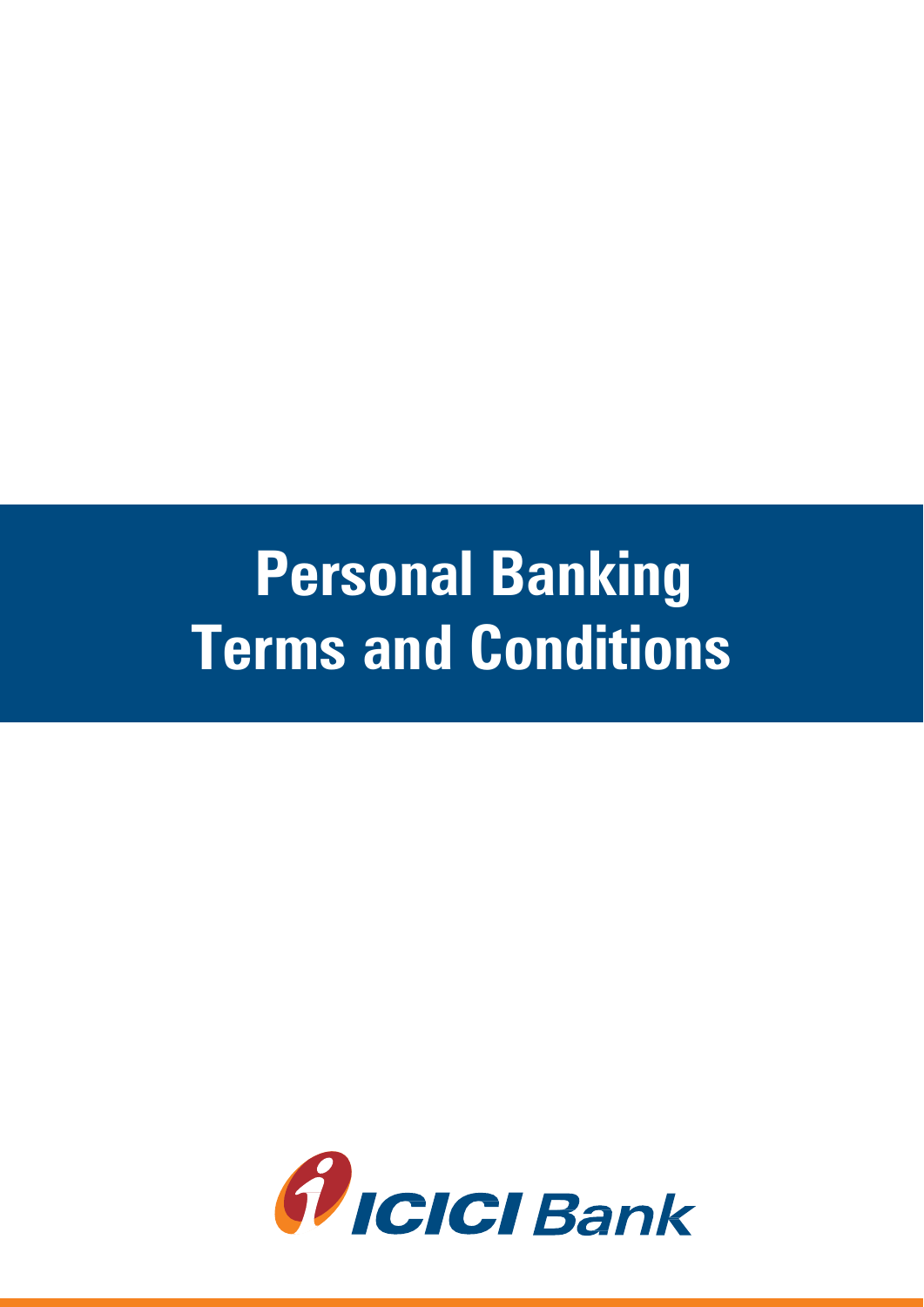

### **Personal Banking - Terms and Conditions w.e.f 01-05-2022**

| <b>Sections</b> |                                          |                  |
|-----------------|------------------------------------------|------------------|
|                 | A. Introduction                          | $\sqrt{3}$       |
| В.              | Definitions                              | $\mathbf{3}$     |
| C.              | <b>General Terms</b>                     | 5                |
|                 | D. Payment services                      | $\boldsymbol{9}$ |
| Ε.              | Channels of payments                     | 14               |
| F.              | Money Transfers to India                 | $15\,$           |
|                 | G. Product Specific Terms and Conditions | 16               |
|                 | H. Additional Terms and Conditions       | 17               |
|                 |                                          |                  |
|                 |                                          |                  |
|                 |                                          |                  |
|                 |                                          |                  |
|                 |                                          |                  |
|                 |                                          |                  |
|                 |                                          |                  |
|                 |                                          |                  |
|                 |                                          |                  |
|                 |                                          |                  |
|                 |                                          |                  |
|                 |                                          |                  |
|                 |                                          |                  |
|                 |                                          |                  |
|                 |                                          |                  |
|                 |                                          |                  |
|                 |                                          |                  |
|                 |                                          |                  |
|                 |                                          |                  |
|                 |                                          |                  |
|                 |                                          |                  |
|                 |                                          |                  |
|                 |                                          |                  |
|                 |                                          |                  |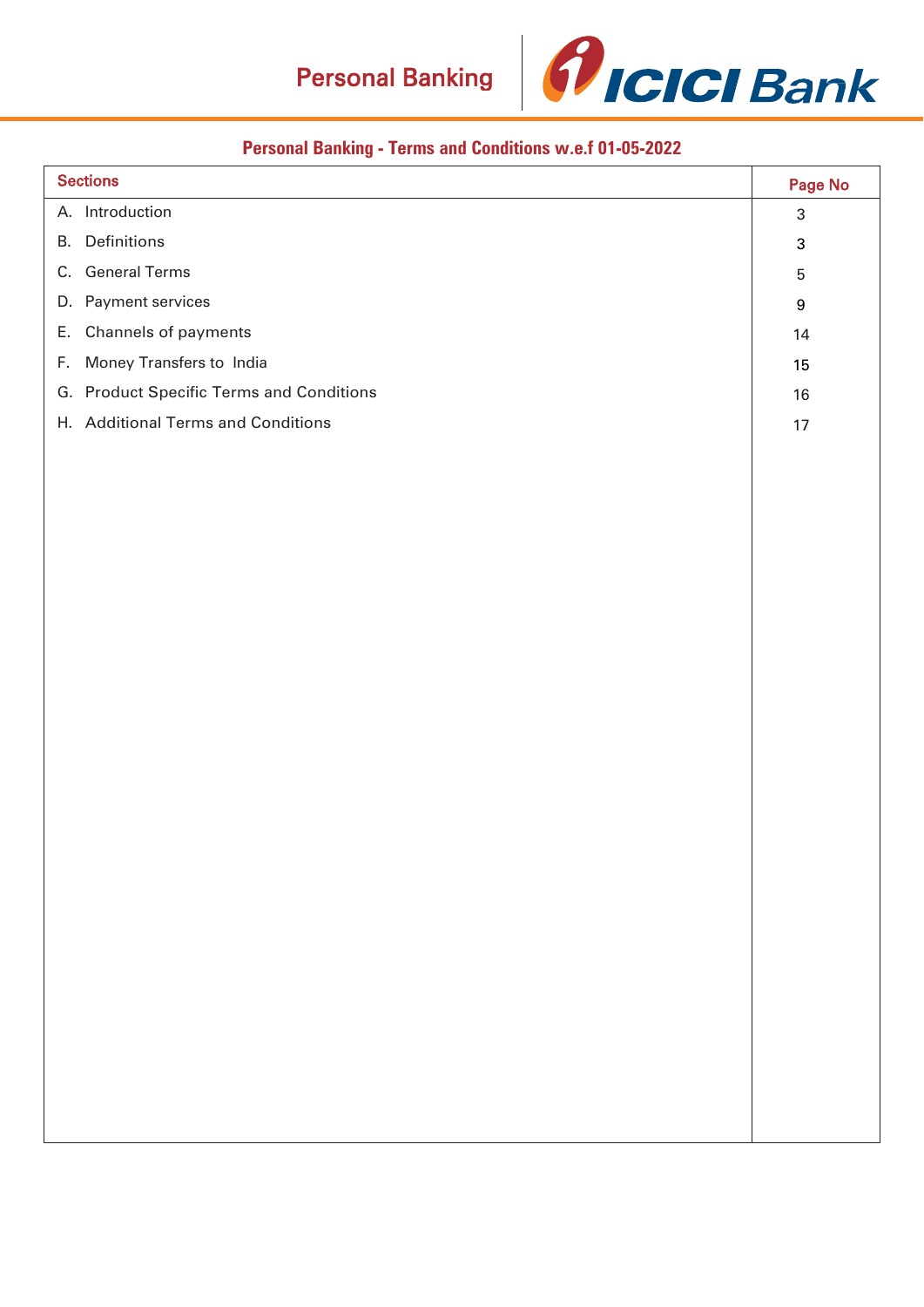

#### A. Introduction

These Terms and Conditions (Terms and Conditions) apply to the services and products made available to you, the customer, by ICICI Bank UK PLC (we or ICICI Bank). These Terms and Conditions should be read in conjunction with the:

- Debit Card Terms and Conditions;
- Internet Banking Terms and Conditions;
- Mobile Banking Terms and Conditions;
- Text Alert Service Terms and Conditions;
- Money Transfer to India Account Holders; and our

• Privacy Policy, Website Terms of Use, the terms on the Account opening form(s) and the Remittance Form.

These are our standard Terms and Conditions on the basis of which we provide our products and services to you and these Terms and Conditions apply unless they are inconsistent with the terms that apply to specific products or Account(s). If there is any inconsistency, the terms relating to the specific products or Accounts will take priority and apply. For your own benefit and protection you should read these Terms and Conditions carefully and retain a copy in a safe place for future reference. If you do not understand any of the Terms and Conditions, please contact us for further information.

Additional or up-to-date copies of these Terms and Conditions are available on request. These Terms and Conditions are also available on our Website and in our Branches.

ICICI Bank UK Plc. is authorised by the Prudential Regulation Authority and regulated by the Financial Conduct Authority and Prudential Regulation Authority (Registration Number: 223268). It is subject to the laws of England and Wales. Its registered office is One Thomas More Square, London E1W 1YN.. We are a member of the Financial Services Compensation Scheme established under the Financial Services and Market Act 2000. Our VAT number is 820 4369 48.

ICICI Bank UK PLC is a 100% owned subsidiary of ICICI Bank Limited. ICICI Bank Limited is regulated and authorised to take deposits in India by the Reserve Bank of India.

#### B. Definitions

In these Terms and Conditions:

"Account" means a Savings or Current Account(s);

"ATMs" means an automated teller or cash machine operated by us or by someone else, where your debit card will be accepted.

"Branches" means branches of ICICI Bank in the United Kingdom.

"Business Day" means, in the United Kingdom, Monday to Friday, except public holidays. Saturday is also treated as a non-Business Day for payments, even though some of our Branches are open for business on Saturdays.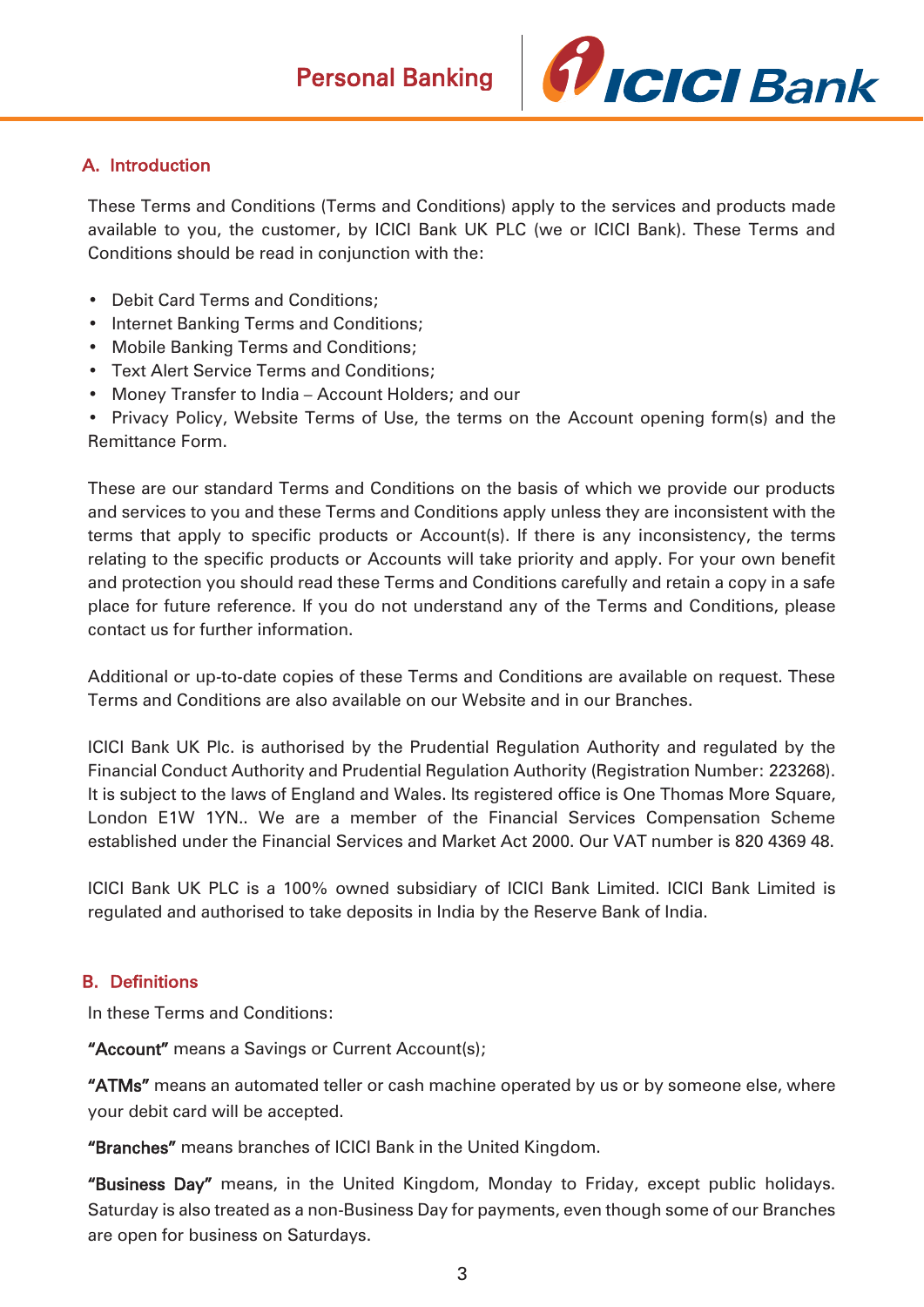

"CHAPS" means same day electronic transfer of funds payments in GBP in the UK made through the Clearing House Automated Payment System.

"Customer IDs" means a unique number given to every customer.

"Customer Service Centre" means our customer services unit specified under "Contact Us" section on ICICI Bank UK Plc. website (www.icicibank.co.uk).This can be reached by calling on 0344 412 4444. (Calls to this number, use free plan minutes if available, otherwise they cost the same as 01/02 prefix calls.)

"Current Account" means a Home Vantage Current Account

"CVV" Card Verification Value, these are the 3 digits on the back of your card, next to the signature strip

"Debit Card payments" means payments by a debit card for the purchase of goods or services (or both) either made in person or remotely by telephone, internet or mail order. These are only available to debit card holders.

"Direct Debits" means regular payments to a business or other organisation from your Current Account(s), which may vary in amount or date. Each individual payment is requested from us by the business or organisation and is authorized by you.

"Frozen"/ "Freeze" means an action which will be taken by the Bank to prevent transactions from occurring in the account. Till all the relevant checks carried out by the Bank are completed, the account transactions will not be honoured and it will be cancelled.

"GBP", "Sterling" and "£" means the lawful currency for the time being of the United Kingdom.

"GDPR" is the General Data Protection Regulation and UK Data Protection Act 2018, the successor regulation to the Data Protection Act 1998 is a United Kingdom Act of Parliament which intends to strengthen and unify data protection for all individuals within the United Kingdom (UK).

"Group" means the ICICI Bank Ltd. group of companies, which means our subsidiaries, our ultimate holding company and its subsidiaries.

"HiSAVE Account" means HiSAVE Savings Account, HiSAVE SuperSaver Savings Account HiSAVE Super Savings Account – Bonus Saver, HiSAVE Bonus Saver Series 2, HiSAVE Bonus Saver and HiSAVE Notice Savings Account, together or separately.

"Inactive Account" means an Account in which no customer-induced transactions have happened in the last 24 months.

"Internet Banking" means the services set out in Section D – Channel of Payments under Internet Banking

"Internal Transfers" means payments made to an Account held within ICICI Bank.

"Mobile Banking App" means the software you download to use our Mobile Banking Services

"Mobile Banking Services" means the services set out in Section D – Channel of Payments under Mobile Banking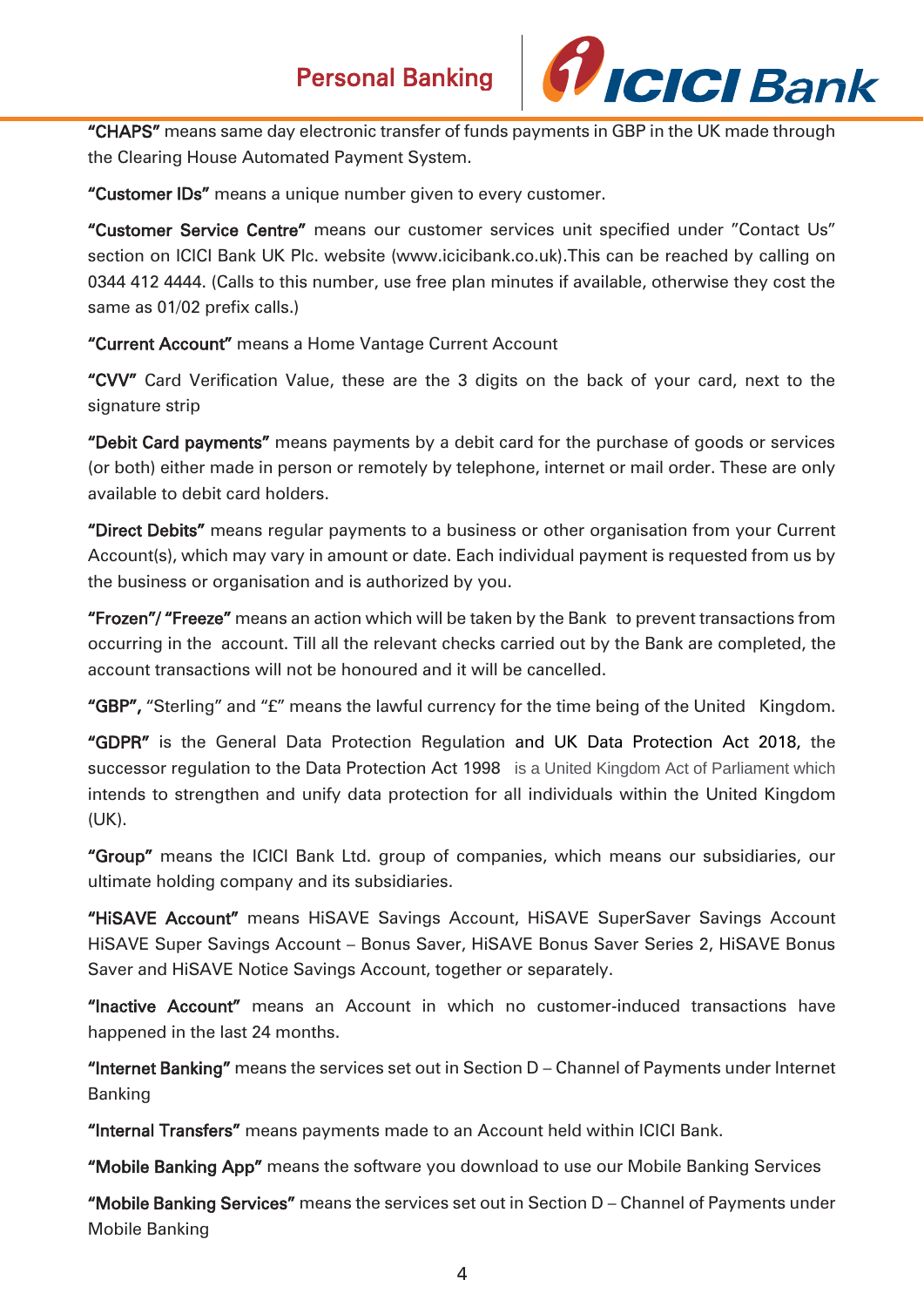

"Money Transfers to India Service" means payments to India (in INR), which are made using the money transfer services provided by us.

"Personal Banking Accounts" means accounts held by a Personal Banking customer such as Home Vantage Current account, SuperSaver Savings Account, SuperSaver Bond, SuperSaver Term Deposit, Recurring Deposit and Notice Savings Account, together or separately.

"PIN" means your personal identification number which is unique to you and is needed to be used at ATMs or verify a purchase of goods or services.

"PSD2" Revised payment service directive (PSD2) means a United Kingdom law under the Payment Services Regulations.

"Rates and Charges Leaflet" means the leaflet available on the Website or in our Branches detailing various charges applicable in relation to the services provided by us.

"Savings Account" means SuperSaver Savings Account

"Same Business Day Payments" or "Same Day Payment" means GBP payments made directly to the Account(s) of any person or organisation in the UK, Channel Islands and Isle of Man, which will be received by the payee bank at the closing on the same Business Day.

"Service Request" means a request placed by a customer through phone/online/email/branch.

"Standing Order" means regular payments you instruct us to make from your Account(s) to an identified recipient. These payments will be of an amount decided by you and continue until you tell us to change or cancel these.

"SWIFT Payments" means payments from your GBP, USD or EUR Accounts through any of our Branches.

"Telephone Banking" means the services set out in Section – Channel of Payments under Telephone Banking

"USD", "US Dollars" and "\$" means the lawful currency for the time being of the United States of America.

"User ID" means the identification number we give you which enables you to use our Internet Banking Service.

"Website" means our website, www.icicibank.co.uk.

"We", "us" and "our" mean ICICI Bank UK PLC.

"You" and "your" mean the customer who has an Account(s) with us. If you have a joint Account(s), references to "you" include each of you together and separately unless otherwise stated.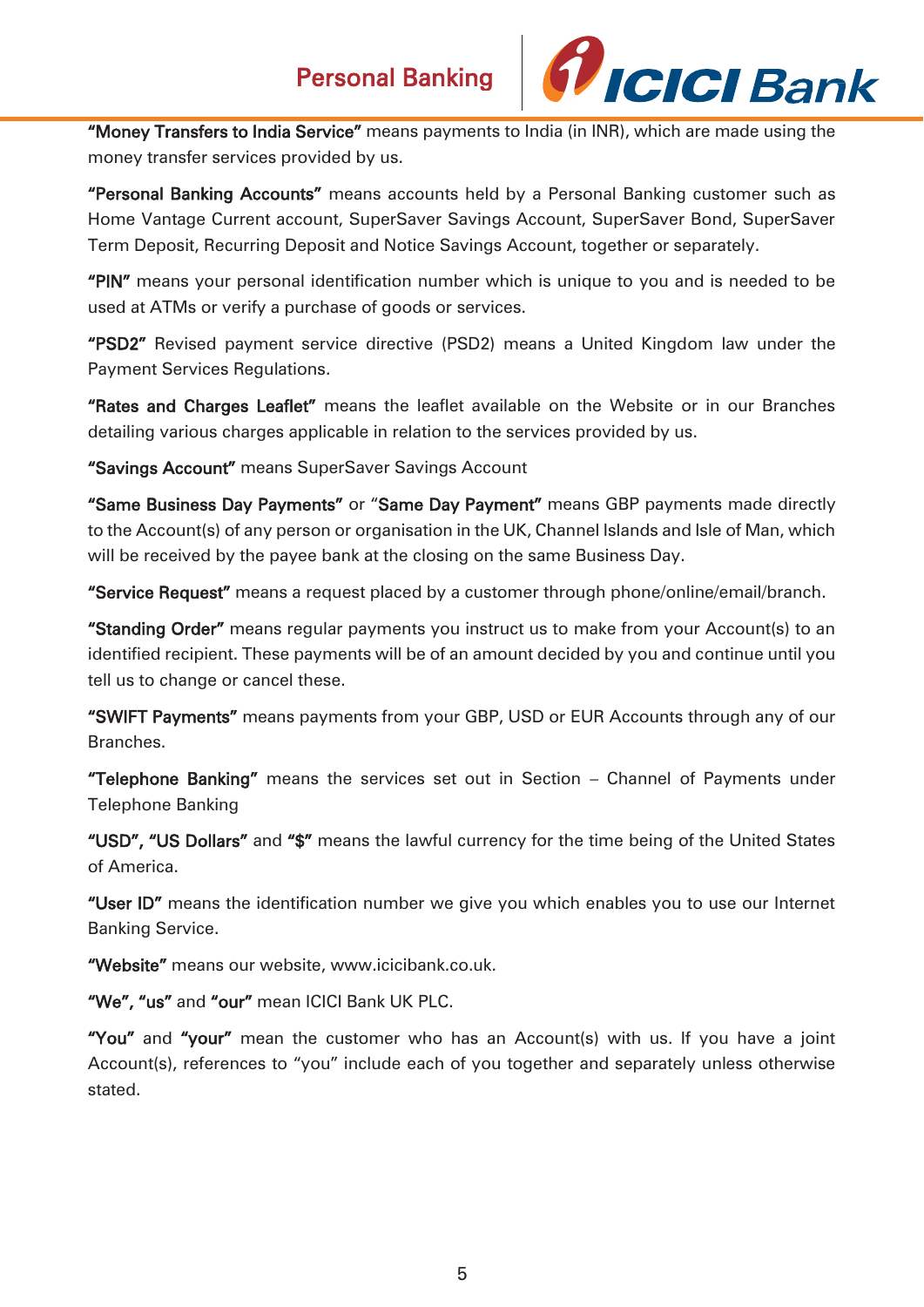

#### C. General Terms:

#### 1. Opening a Personal Banking Account:

- 1) Accounts can be opened by:
- An individual aged 18 or over; who are legal residents of the United Kingdom (UK), or India. If you cease to be eligible for the account, we may close it. (See condition 12 - Closing your Account)
- Two individuals in their joint names. We may allow up to a maximum of five individuals to open a joint Account.
- 2) You can open a Current Account with us:
- By downloading ICICI Bank UK I mobile app (available on Android and IOS),
- By visiting www.icicibank.co.uk website, or
- Complete an Account opening application form and submit at any of ICICI Bank UK Branches.
- You will be asked to provide independent documentary evidence of your identity and/or current address for fraud prevention and to comply with anti-money laundering regulations purposes. You will also be asked to confirm your tax residency for compliance with tax reporting legislation. The documents listed in the application form are not an exhaustive list and we may need you to provide other documents and/or information. We are also entitled to decline to open an Account.

#### 2. For Joint Accounts

- 1) Any one of you may give instructions on the Account, including withdrawing the full balance, unless specified otherwise.
- 2) Any one of you may request information or enquire about any details on the joint Account.
- 3) Requests for additional Account opening in joint names as well as closure of existing joint Account, will need authorization by all joint Account holders.
- 4) Debit card and Internet Banking services are offered to each joint Account holder separately and any instructions relating to these services must be made by the relevant joint Account holder. For example, we will not accept a request to re-issue a debit card to a secondary Account holder if made by the primary Account holder.
- 5) All Account holder (s) will be jointly and severally liable for the Account or any money owed to us. This even applies if your relationship breaks down or, if applicable, you get divorced.
- 6) If in case of such difficulties, between you, one or both of you should contact us in writing and notify us that the relationship has broken down or inform us about the divorce. On receipt of such notice we will only accept instructions which have been authorised, by all the joint holders. We will not be responsible for any transactions made or instructions given by either of you prior to receipt of such notice.
- 7) If both of you agree in writing, a joint Account can be transferred into an individual Account in the name of one of you.
- 8) You can also request us to close the Account or for one or more of the Account holders' name to be removed from the Account. Such request needs to be authorised by all Account holder/s.
- 9) There may be instances when your Account may be blocked. This may happen, for example, in the circumstances of the Account holders becomes bankrupt.
- 10)We may disclose information to any of the Account holder/s we hold about the Account(s), such as information contained in your old bank Account statements. This means that where a sole Account is converted into a joint Account, information relating to the Account when it was a sole Account may be made available to any of the joint Account holders.
- 11)If any one of the Account Holder dies, the Account will be operated by the survivor(s).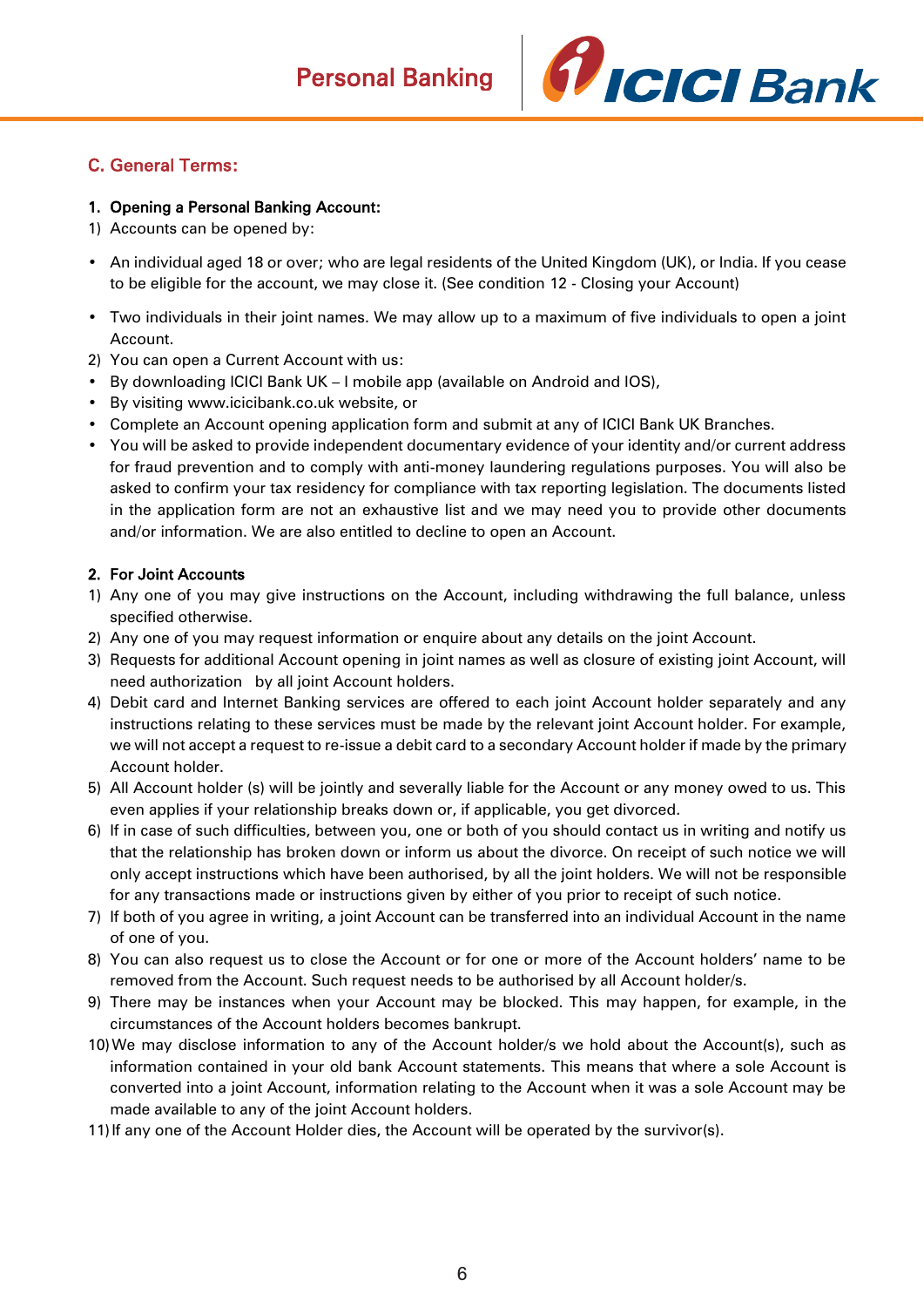

#### 3. Contacting each other:

- 1) We may contact you by various means such as by email, meeting in person, text message, post and/or telephone.
- 2) If you change your name or any contact details or any other information relevant to your Account, you should tell us promptly about those changes. We will contact you at the latest address, telephone number or email address that you have given to us.
- 3) We will not be responsible for any delays caused by postal authorities.
- 4) You can contact us by calling our Customer Service Centre number. Alternatively you may also email us at ukservice@icicibank.com or write to us at ICICI Bank UK, PO Box 68921, One Thomas More Square, London E1W 9HB.
- 5) Where you have a joint Account then, unless you request otherwise, we will contact only the joint Account holder named first in our records. The first named Account holder is responsible for passing information we send to the other Account holders.
- 6) If any communication or Account information sent to you is returned to us as undelivered, we will try to contact you by telephone to establish the reason for the return. If we are unable to contact you then, for the safety of your Account, we will block all further transactions unless we hear from you.

#### 4. Authorising others to operate your Accounts

- 1) You can authorise another person to operate your Accounts by a Power of Attorney, but you should take legal advice before doing so. If you authorise another person to operate your Account then you will be responsible for their actions or omissions as if they were your own.
- 2) In certain circumstances, the law may require us to allow someone else to operate your Account (for example, if you become bankrupt, or in the event of your death). In such circumstances, any power of attorney you have given earlier may become ineffective.
- 3) For security reasons, we may not allow a person who is operating your Account for you, to access some services. Where we make these services available, that person may use your security details. We will not treat this as you breaking your security obligations because the person knows your security details.

#### 5. Changing your Account

- 1) Cooling off period: If you are unhappy about your choice of Account, you can cancel it within 14 days of:
- The day the contract is entered into or
- The day on which you receive the contract Terms and Conditions and other information on paper or electronically.
- 2) Switching your Account outside ICICI Bank

If you decide to switch your Account to any other financial institution, we will give them information on your Standing Orders and Direct Debits within three Business Days of receiving their request. We will close or switch your Current Account without charge, when you ask us to do so. However, we may retain any credit balance until you have repaid any money you owe us.

3) We will refund any bank charges you have to pay as a result of any error or unnecessary delay by us when you transfer your Current Account to or from us.

#### 6. Inactive and Dormant Accounts

- 1) If you have not made any transactions on your Current and Savings Account for a consecutive period of 24 months, we will make your Account Inactive to protect you against fraud. We will inform you at least three months before making your Account Inactive.
- 2) The following transactions will not be allowed on an Inactive Account:
- Cash or Cheque deposits or withdrawals
- Renewal of a Debit Card
- Issue of a cheque book
- Change of address and contact details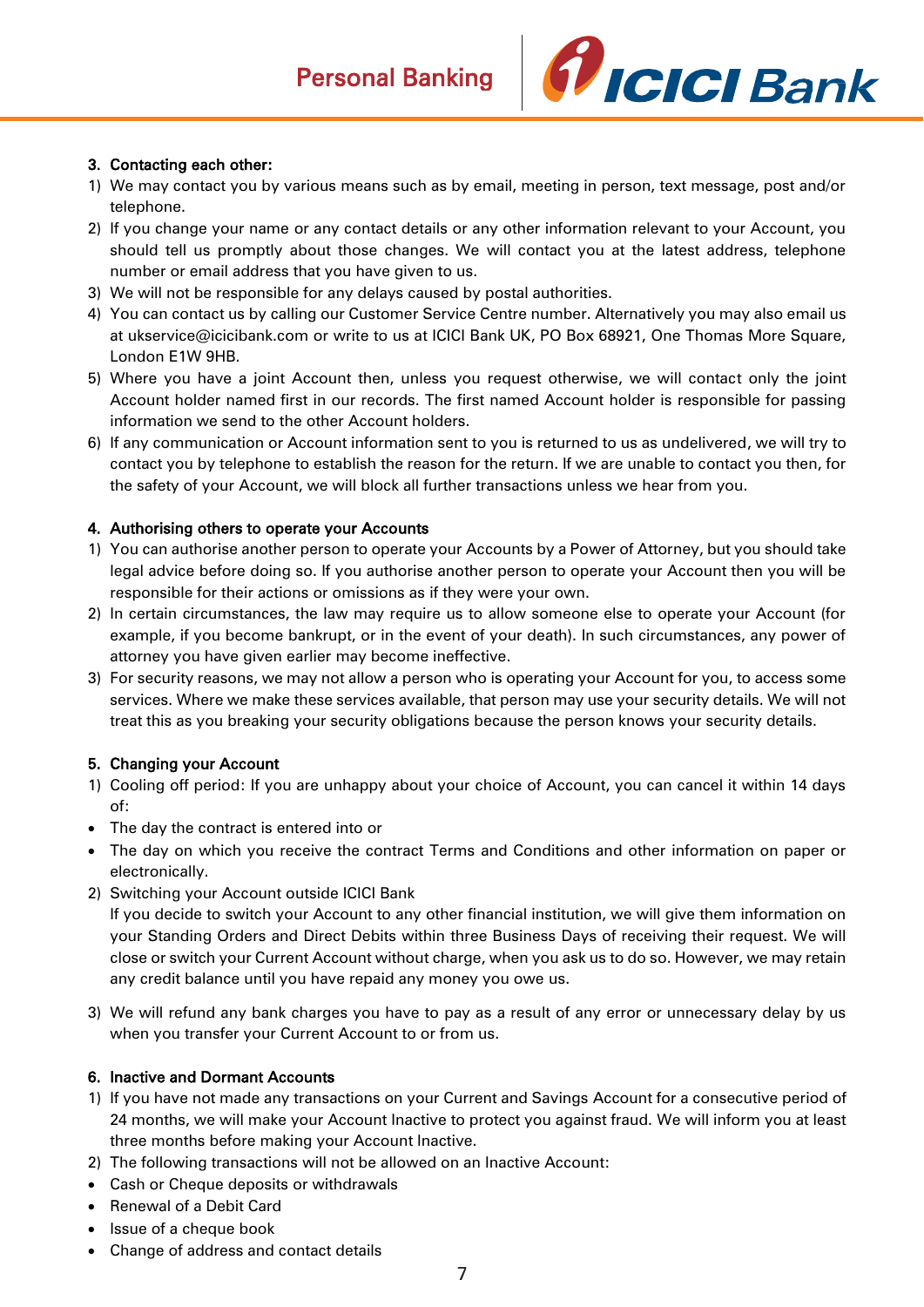

- Transactions through Internet Banking
- Password reissuance
- Operation on the linked Account
- Fund transfers by Standing Order, Direct Debit, Internet Banking or manual instruction
- Inward and outward remittance by CHAPS, SWIFT and Same Business Day Payments
- Opening up another Account
- Setting up Standing Orders
- Adding a joint Account holder to an existing Account.
- 3) No Physical Account statements will be sent for an Inactive Account.
- 4) To activate an Inactive/ Dormant Account, you will need to visit any of our Branches and provide us with proof of your valid Identity and current address. Alternatively, you can also send certified true copies of these documents to us at ICICI Bank UK, PO Box 68921, One Thomas More Square, London, E1W 9HB. To know more, Please call us on Customer Service Centre.
- 5) Your money in an Inactive Account will always be your property no matter how many years pass.
- 6) Your Account will become legally dormant if no activity is initiated by you for a period of 15 years. It will then be governed by the provisions of Dormant Bank and Building Society Accounts Act 2008. If you ask us, we will tell you how to access your dormant Account.

#### 7. Money laundering regulations

You will need to provide us with valid proof of your identity and address. We are required by law to check and verify your identity. We may do this electronically, using a reference agency, or ask you to provide for documentary evidence. We will check your identity when you apply to open an Account with us and may also do so at any time while you hold an Account with us or we provide you with services. We may delay or decline to process your application or provide any service until we have received a satisfactory evidence.

To meet our obligations we may ask you to provide documentary evidence of source of funds or source of wealth in connection with the opening and running of your Account or in connection with any transaction on your Account.

#### 8. Important security information

- 1) You must take all reasonable precautions to keep safe and prevent the fraudulent use of your cards and security details (including PINs, passcodes, security numbers, passwords or other details such as those which allow you to use Internet Banking, Mobile Banking and Telephone Banking). These precautions include the following:
- Always change the PIN or other security details we may send you and immediately destroy the slip giving you the information; never allow anyone else to use your card, PIN, passcode or other security details. If you do, you will be responsible for the money taken from your Account.
- Do not keep a note of your PIN or passcode or other security details where anyone else might recognise it, for example by writing your PIN/ passcode and/or other security details on or keeping them with your card or other bank documents. If you think someone else knows your PIN, password, passcode or other security details please contact us immediately.
- Do not choose security details which are easy to memorise such as sequences of letters, or numbers which may be easy to guess, for example your date of birth.
- Take care to ensure that no one hears or sees your security details when you use them.
- Keep card receipts and other information about your Account containing personal details (such as statements) safe and dispose off them safely. You should take simple precautions such as shredding paper containing such information.
- 2) If any card, cheque book or Internet Banking related security details are lost or stolen, or you suspect that someone has used or tried to use them, you must tell us without delay by calling us on our Customer Service Centre. To help us continually improve our services, in the interests of security and to comply with our regulatory obligations, we may monitor and/or record your telephone calls with us.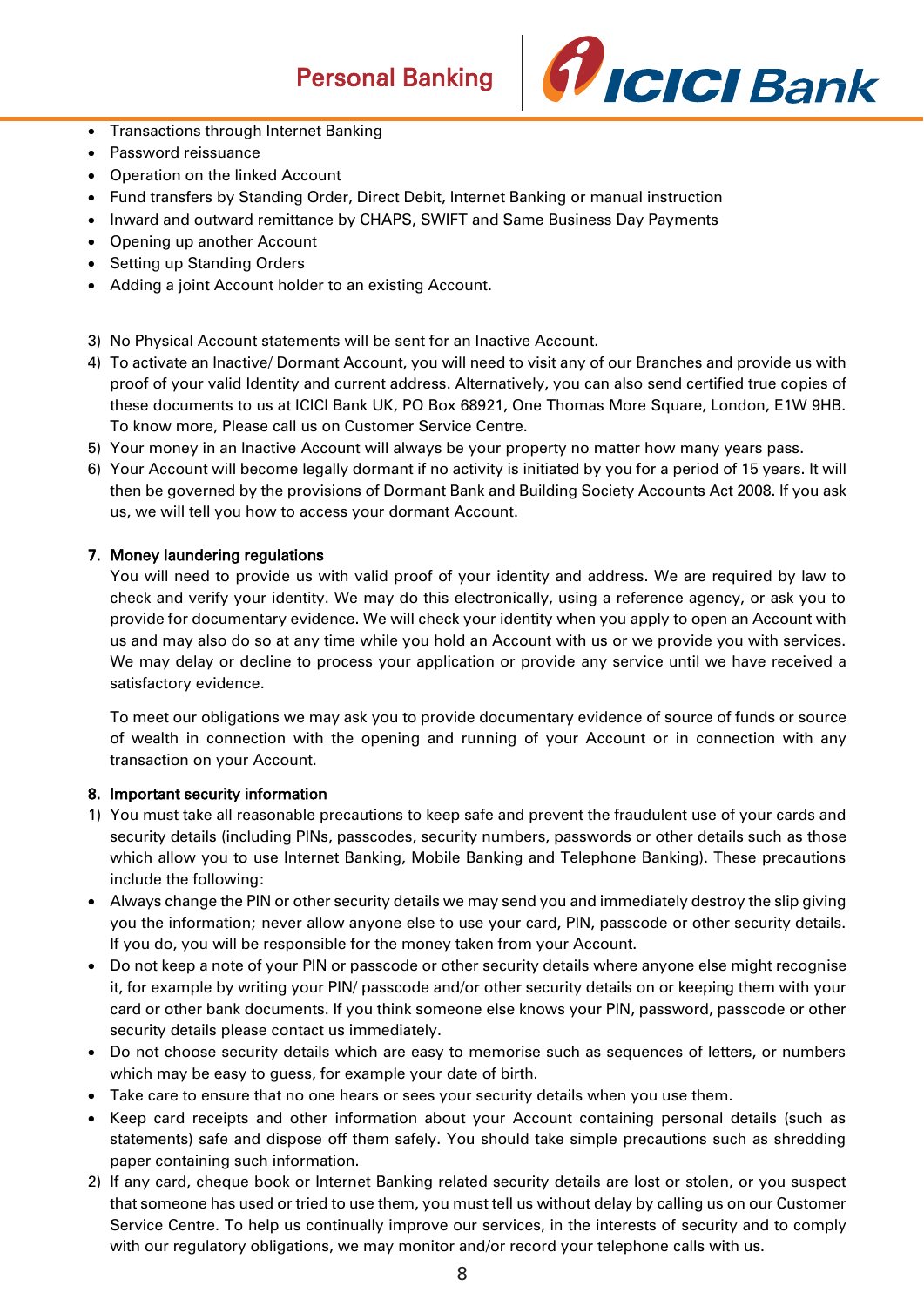

- 3) You must confirm in writing the loss or theft of your cards or security details. If you no longer require your card and/or any unused cheques, then you must return them to us at ICICI Bank UK PLC, PO Box 68921, One Thomas More Square, London E1W 9HB, or you should destroy them. Cards should be cut diagonally across the magnetic strip into at least four pieces to destroy them.
- 4) We may ask you to co-operate with us and the police in relation to any investigation into the actual or suspected misuse of your card and/or Accounts. We recommend that you report any unauthorised transactions to the police within seven days. We may also disclose information about you or your Account to the police or other third parties like other law enforcement agencies if we think it will help prevent or recover losses.
- 5) If you find your card after having reported it lost, you must not use it again. You must cut the card diagonally across the magnetic strip into at least four pieces to destroy it.
- 6) Cards and PINs
- Sign your card on the signature strip as soon as you receive it.
- Never disclose the PIN or card security codes to anyone, except when using the cards to make payments.
- Do not disclose your PIN for mail order payments or when paying for goods and services over the telephone or through the internet.
- 7) Telephone Banking
- When you will call us, we will confirm your identity using our security procedures (such as answers to questions about you) or when we request you to input your Telephone Banking passcode for automated verification on the IVR (Interactive Voice Response). We may not be able to assist you if we are unable to identify you as our customer since this is to protect the security of your Account.
- When we call you, we will never ask for details of your password, passcodes or PIN to identify you as our customer. We will ask you questions based on information known to us about you and the transactions on your Account.
- 8) Personal Internet Banking
- Keep your personal computer safe and secure by using an up-to-date anti-virus, spyware software and a personal firewall.
- Never disclose your online banking password. We will never ask you for your password.
- Always access our Internet Banking by typing the Bank website address i.e[. www.icicibank.co.uk,](http://www.icicibank.co.uk/) into your web browser.
- Do not access the Banks website from any link mentioned in any email or any message.
- Never respond to any email that asks for confidential or personal security information. We will never send you such an email.
- When shopping online, only make a payment via secure websites.
- If possible, avoid disclosing sensitive Account information when using computers in public places/ Internet cafes. If this is not possible, take extra precautions. Ensure you log off your secure personal Account before leaving any computer.
- Please be aware that if you intentionally pass on your security details to any person you will be in breach of your Terms and may be liable for any unauthorised transactions that occur on your Account as a result.
- 9) Mobile Banking
- While using Mobile banking, you must keep your security details (like M-PIN, pin numbers, passwords) undisclosed and take steps to prevent unauthorised or fraudulent use of them.
- You must close the Mobile banking app if you are not using it.
- Please refer to our Mobile Banking Terms and Conditions for further details.

#### 9. Crypto Assets

- To safeguard the interest of our customers, the Bank is prohibiting its customers from dealing in any type of virtual/crypto currencies ("VCs") or provide services for facilitating anybodyin dealing with or settling of VCs including transfer/receipt of money in accounts relating to purchase/sale of VCs.
- This also includes your relationships with cryptoasset exchanges and custodian wallet providers. Additionally, relationships with customers (Retail, Business and Corporate) involving any virtual/digital currencies (i.e. cryptoassets) will not be maintained.
- The Bank reserves the right to close your account, with a notice (refer to clause 12), if the account is found to be used in such transactions related to VC.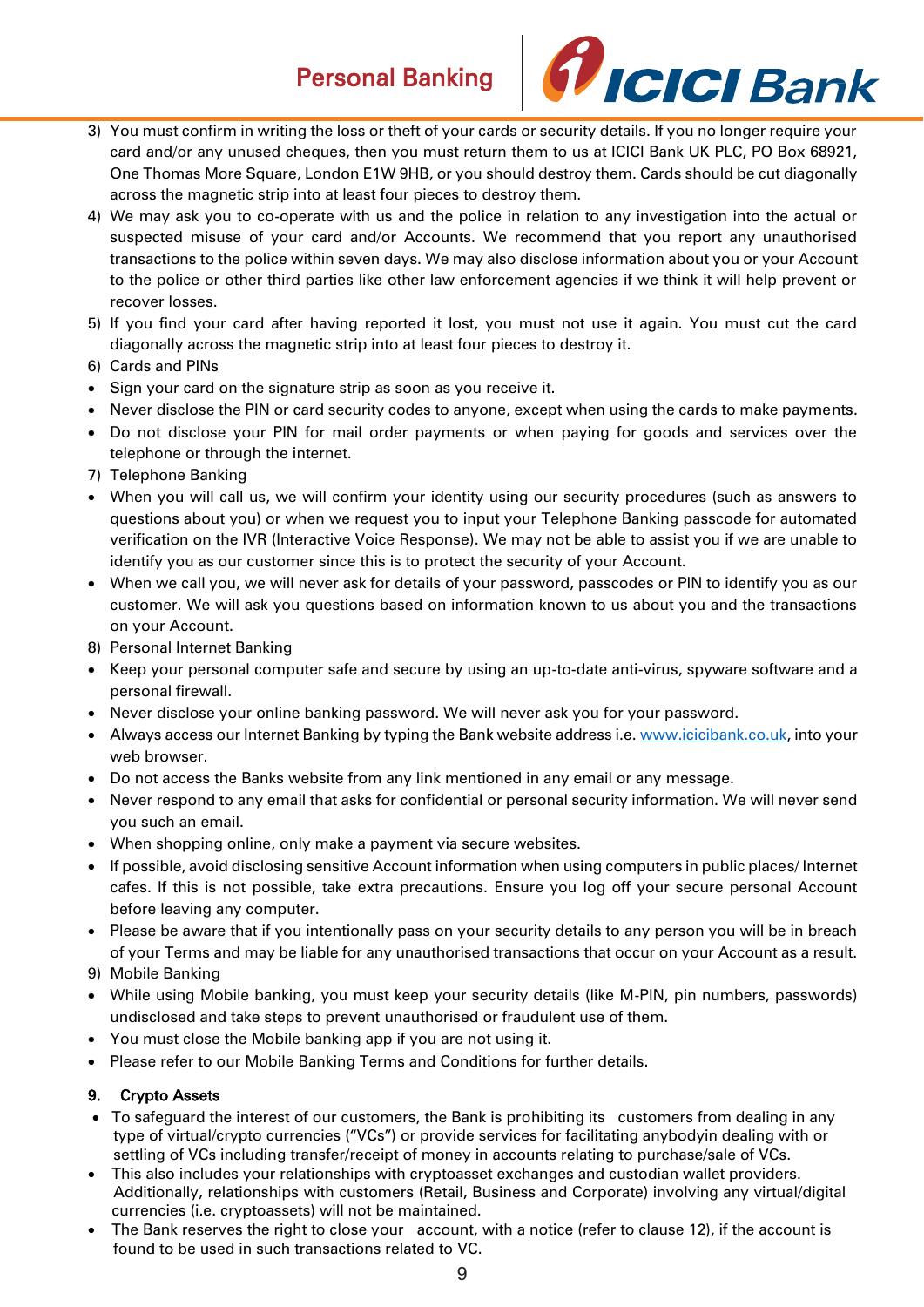

#### D. Payment Services

The different types of transactions you can make from your Current Account are as below:

- Internal Transfers within ICICI BANK UK PLC.
- Same Business Day
- CHAPS
- SWIFT
- Money Transfers to India
- Standing orders
- Direct Debits
- Debit Card payments
- Cash Deposit and Withdrawals
- Cheques

Please refer to Definitions in Section A of these Terms and Conditions for an explanation of these different kinds of payment.

#### 1. Requirements for making a payment:

When making a payment, you must ensure there is a sufficient available balance in your Account and you must provide us with correct and complete Payee or Beneficiary details. If you do not do so, we will not be liable for failing to make a payment or for making an incorrect payment, but we will make reasonable efforts to recover your funds (although we may charge you for this).

#### 2. SWIFT Payments (Payments that involve a foreign currency exchange):

- 1) You can make payments from your Current Account, through any of our Branches. If you make a payment in a currency other than the currency of your Current Account, we will use the prevailing exchange rate as applicable at the time of conversion. If you would like to know the exchange rate used, please contact us at any of our Branches.
- 2) If a payment made in another currency is returned, we will convert the amount back to the original currency at the exchange rate prevailing on the date of return of funds.
- 3) Any charges incurred will be shared between you and the beneficiary. This means that charges made by our correspondent/intermediary bank will be charged to you and charges made by the intermediary/correspondent bank of the beneficiary's bank will be incurred by the beneficiary. In the case of cross currency transactions (other than from GBP to INR), you may choose between OUR charges (all correspondent/intermediary bank transaction charges are to be met by you), BEN charges (all correspondent/intermediary bank transaction charges are to be met by the beneficiary) or SHA charges (transaction charges made by our correspondent/ intermediary bank will be met by you and charges made by the beneficiary bank's intermediary/correspondent charges will be met by the beneficiary). In the absence of any instructions, the charges incurred will be SHA (Shared).

#### 3. Direct Debits:

- 1) To set up a Direct Debit you must submit a Direct Debit instruction to the recipient.
- 2) The recipient of the Direct Debit will lodge the Direct Debit instruction electronically onto your Account but may occasionally send the original Direct Debit instruction you completed to us. When each payment request is received by us, we will check if the reference for that payment matches the reference on the Direct Debit instruction. Only then will we make the payment from your Account.
- 3) You can withdraw your agreement for Direct Debit payments to be made at any time by telling us via any Branch, calling our Customer Service Centre or Internet Banking by 12:00 noon on the Business Day before that payment is due to be made by us. You should also inform the recipient that you have cancelled the Direct Debit.
- 4) All Direct Debits received will be processed by us within 24 hours of receiving the request from the recipient or the recipient's bank.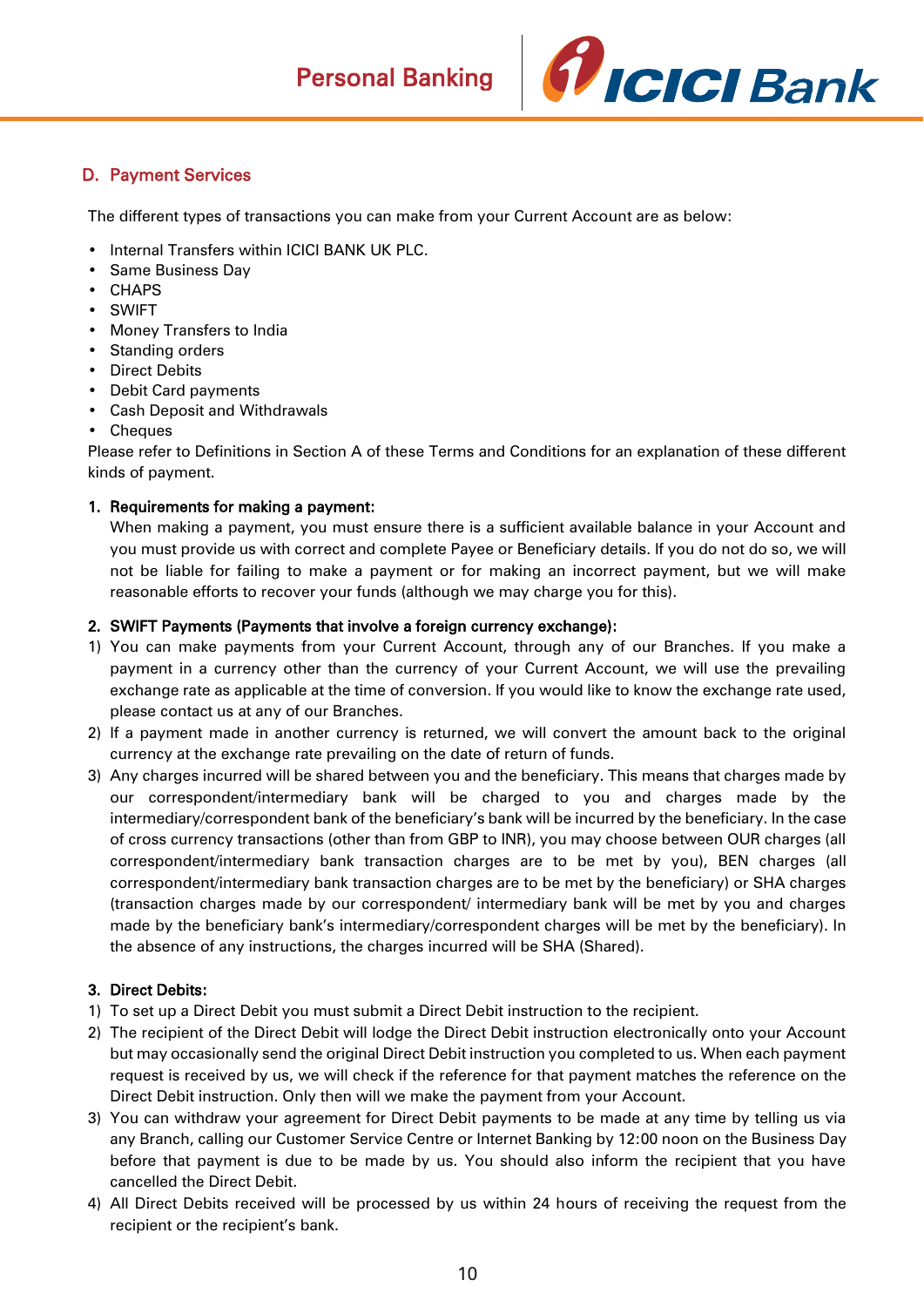

5) If you think there has been an incorrect Direct Debit payment in GBP, you should tell us immediately so that we can arrange a full and immediate refund. You should do this even if the original error was made by the business or organisation that set the Direct Debit up. You should also contact them to let them know what you have done and why.

#### 4. Debit Card payments:

- 1) You can pay for goods and services using your Debit Card in the UK and abroad at merchants who display a VISA logo.
- 2) Before we process a payment from your Account, we will require you to enter details of your PIN into a keypad or to provide a signature when you make a purchase or make a cash withdrawal from an ATM. For online, telephone or mail order transactions we will also require certain personal details and the three digit (CVV) card security number on the back of your card. We will advise the merchant or other supplier if we are prepared to authorise the payment to be made from your Account. To help us make a decision and to prevent misuse of your Debit Card we may refer an authorisation request back to the merchant for further information. This may result in you being asked to produce further identification.
- 3) We will not be responsible if a merchant or other supplier refuses to accept your Debit Card for reasons beyond our control.
- 4) We will normally deduct from your Account the amount of a Debit Card payment made on the same day that we receive the request from the merchant. We will make the payment to the merchant on the same day or the day we receive the payment request from VISA.
- 5) We cannot cancel a payment made using a card once you have given your consent to make the payment to the merchant. You will need to contact the merchant separately. However, you can contact us (by visiting a Branch, calling our Customer Service Centre or via Internet Banking) to cancel a future dated payment that you have set up using your Debit Card (such as magazine subscriptions). These payments are also known as 'Recurring Payments' or 'Continuous Payment Authorities'. You can do this at any time before 3:00 pm on the Business Day before the payment is due to be made. We recommend that you also contact the organisation you are paying to cancel the payment.
- 6) If a merchant agrees to give a refund for a purchase made using a card payment, we will make the refund when we receive clear funds from the merchant.
- 7) If you make a payment by Debit Card and the merchant does not claim the funds from us, we will refund this amount to your Account within 15 Business Days of the actual debit.
- 8) The Bank may be able to provide with the merchant information details on the transactions carried out on your account, for the last 24 months period, only.

#### 5. Cash withdrawals:

- 1) You can withdraw cash from your Account over a Branch counter or from an ATM that allows cash withdrawals and has a VISA logo. There is a limit on the amount you can withdraw each day from an ATM. Please refer to the Debit Card Terms and Condition for up to date information on withdrawal limits.
- 2) Cash withdrawals from an ATM will be deducted from your Account on the same day. For cash withdrawals at an ATM outside the UK, the amount of any cash withdrawal made in a currency other than GBP will be converted into GBP. See the Rates and Charges Leaflet available at our Branches or on our Website for charges that will apply.
- 3) For withdrawals over the counter at Branches, you must provide a proof of identity acceptable to us, and the cheque book or withdrawal slip available at branch. You cannot withdraw more than £2,000 over the counter in one day. If you wish to withdraw more than £2,000, you will need to contact your nearest Branch or Customer Service Centre, 1 Business Day in advance.
- 4) We will deduct cash withdrawals made over the counter at any of our Branches from your Account immediately. You cannot use your Debit Card for withdrawals over our counters.

#### 6. Cash Deposit:

1) You can pay in cash at any of our Branches. We may ask you to complete a paying-in slip to do this. Counterfeit currency may be confiscated. You must not send cash to us by post.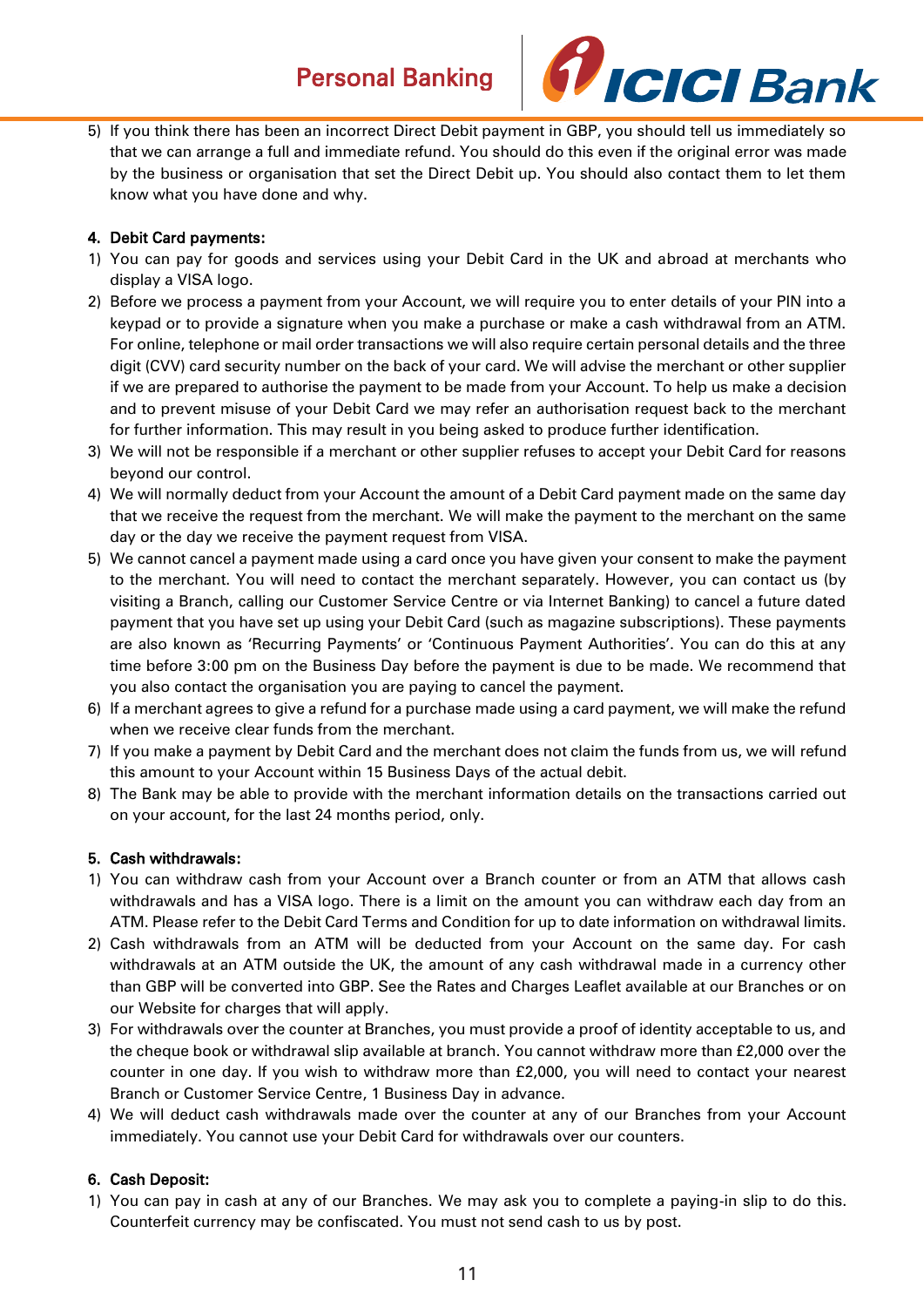

- 2) If you pay cash at one of our Branches, it will be added to your Account and treated as available immediately. It will be treated as cleared for interest calculation purposes on the same day.
- 3) If you use one paying-in slip to pay a mixture of cash and cheques into your Account over the counter at one of our Branches, the cash will be credited to your Account and will be available for you to withdraw and will start earning interest (if applicable) from the same day. Please see paragraph 8 below for the treatment of cheques.
- 4) Other banks may allow you to pay in cash to your Account through their branches. The credit will appear in the balance of your Account Three Business Days later. The cash is treated as cleared for interest calculation purposes (if applicable) two Business Days after it has been paid in at the other Bank.
- 5) There is no threshold or minimum amount for a cash deposit which requires proof of funds however there will be instances when a cash deposit may require further due diligence. In such cases we may request evidence of source of funds to be provided

#### 7. Cheques:

- 1) When you write a cheque you must take all reasonable precautions to prevent anyone else altering it or making a forgery. This includes (but is not limited to):
- Using black ink which cannot be erased
- Never leaving a gap between words or figures
- Never signing a cheque before you use it
- You should draw a line through the unused space on the cheque so that it will prevent unauthorised people adding extra numbers and names
- You must sign all alterations to cheques you issue.
- 2) When you write a cheque you must clearly write the name of the payee and you should also put some additional information, as this will help us to prevent fraud. If you are paying the cheque to a large organisation, financial institution, Bank or building society you may add further details on the payee line (e.g. H M Revenue and Customs re. XYZ (reference number).
- 3) You can write cheques only in the currency of your Account.
- 4) You should not issue a future dated cheque. If you do so and the cheque is presented to us before that date, we will not pay it.
- 5) If we receive a cheque issued by you that is more than six months old, we may decline to pay it.
- 6) We may decide not to pay a cheque if:
- There is not enough money in your Account or
- The check has a technical irregularity (for example there is a difference in the amount in words and figures, or the signature is different to that held in our records) or
- We have reasonable grounds to suspect fraudulent activity.
- 7) You must tell us as soon as possible if you become aware that any cheque has been lost or stolen.
- 8) If you issue a cheque and it is deposited outside the UK, we will deduct charges which we incur for transferring the money to the beneficiary. These charges may include SWIFT or foreign currency demand draft charges and postal charges.
- 9) If you ask us to "stop" a cheque we will do so, provided:
- The cheque has not been paid already
- We receive the request to stop it before 11:00 am on the day the cheque is presented for payment and
- You have provided sufficient details for us to identify the transaction, for example cheque number. Please refer to our Rates and Charges Leaflet for the stop payment charges
- 10)When you issue a cheque from your Account, the amount will be deducted from your Account Two Business Days after the beneficiary deposits the cheque into their Account. For example, a cheque paid in on a Monday will be deducted from your Account on Wednesday. More time may be needed for a cheque paid into a building society Account or any bank outside England or Wales or any Account held at a non-clearing bank.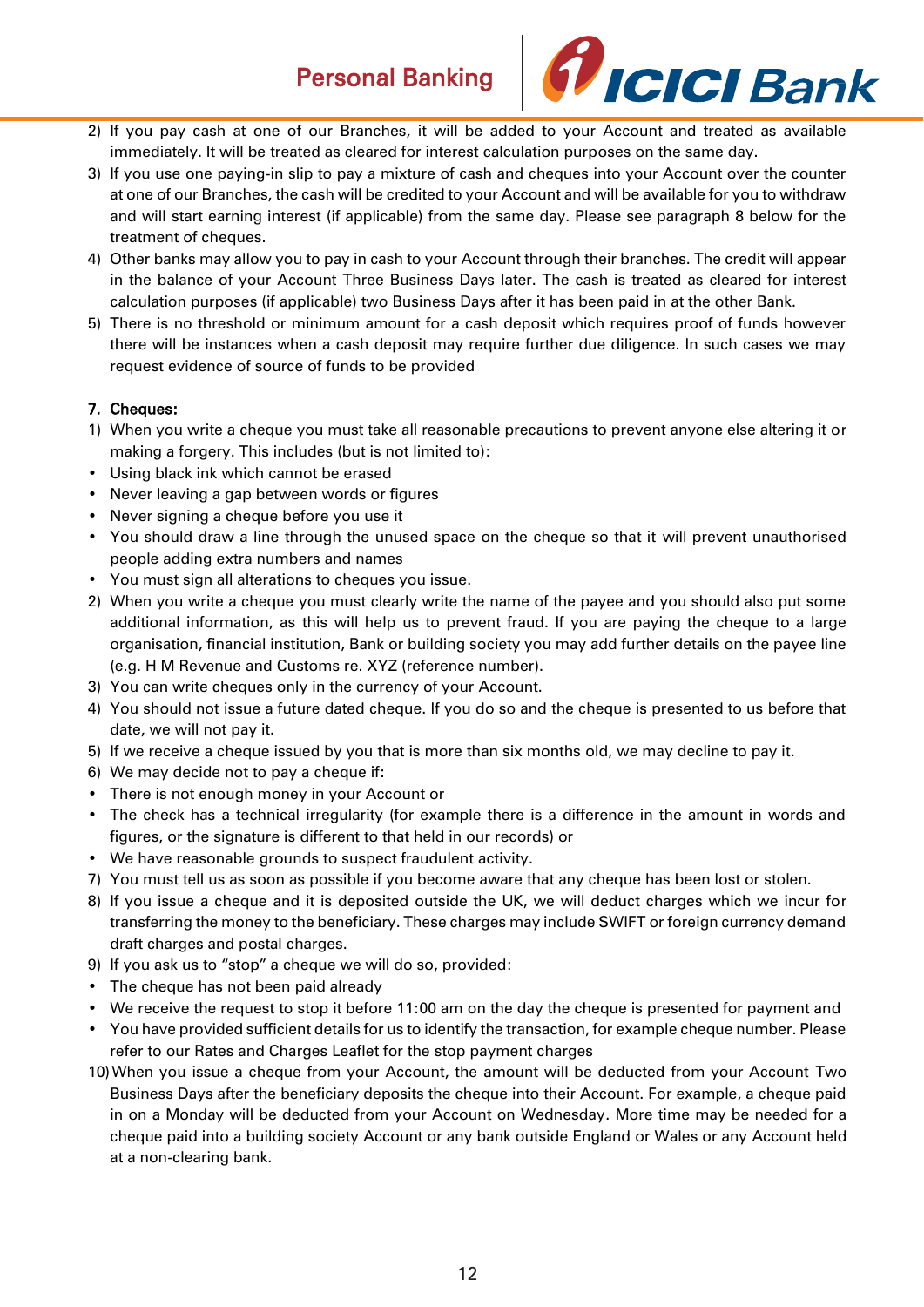

#### 8. Standing orders:

- 1) On the day specified in the standing order, we will debit your Account. It will take one Business Day for the beneficiary bank to receive money. If the day specified in the standing order falls on a non-Business Day, we will consider it to be specified for the next Business Day.
- 2) If the standing order is not processed on the due date due to reasons such as there being an insufficient balance in your Account, we will not attempt to process the same instruction again. If you do wish to make the payment, you will need to contact us and provide separate instructions. We will continue to process all future Standing Instructions on their scheduled dates.
- 3) You can instruct us to stop or cancel a standing order by telling us at any Branch, by Customer Service Centre or by Internet Banking if:
- The amount has not already been taken out of your Account or
- We have not told the person to whom it is payable or their Bank that it will be paid or
- You instruct us before 12:00 noon of the Business Day before which the payment is due.
- 4) If you wish to cancel a standing order which has been set up using the Internet Banking facility, we recommend you to cancel the standing order using Internet Banking. If you wish to cancel the instruction by visiting our Branch, you may need to tell the Branch staff that the standing order was originally set up online.
- 5) If you set up a standing order by visiting a Branch, you can cancel it at the Branch or using the Customer Service Centre service.

#### 9. Payments into your Account:

- 1) We will credit to your Account cash and cheques that are payable to you. In the case of a joint Account, we will accept a cheque made payable to any one of you. However, cheques made payable to joint names cannot be credited to an Account in a sole name.
- 2) All UK electronic payments received between 9:00 am and 3:30 pm (UK time zone) on a Business Day, will be credited into your Account within two hours of receipt of funds by us.
- 3) All UK electronic payments received after 3:30 pm on a Business Day (UK time zone) or anytime on a non-Business Day, will be credited into your Account by 11:00 am on next Business Day.
- 4) If you receive a payment in a currency other than the currency of your Account, we will use our prevailing exchange rate as applicable at the time of conversion. If you would like to know the exchange rate used, please visit any of our Branches or call us on our Customer Service Centre.
- 5) We can only accept responsibility for payments into your Account after we have received and checked them.
- 6) Payment instructions received from the payer's Bank may be rejected by us if your Account is inactive, legally dormant or frozen. The instruction will then be returned to the payer's Bank within one Business Day, and funds will be credited into the payer's Account depending upon the clearing scheme supported by the payer's Bank.
- 7) If a payment is fraudulently or mistakenly paid into your Account or if a rejection is received from the payer's Bank for a previously received payment instruction, the amount of the payment may subsequently be deducted. This may happen even if the funds are included in the balance of your Account, you have used them to make a payment, or have transferred or withdrawn all or part of them. If the deduction of the payment from your Account makes your Account overdrawn, we will treat this as an unauthorised overdraft. If we do so, we will apply interest and charges as mentioned in our Rates and Charges Leaflet for the unauthorised overdraft.

#### 10.Clearing cheques:

- 1) We would accept cheques for clearing in GBP only.
- 2) The "clearing cycle" is the time taken for money paid from cheque deposits into your Account.
- 3) All cheques deposited in our Branches by 2:00 pm (the "cut off time") will be send for processing on the same day. All cheques deposited after the cut off time will be processed on the next Business Day and for the periods mentioned below will be treated as being received on the next Business Day.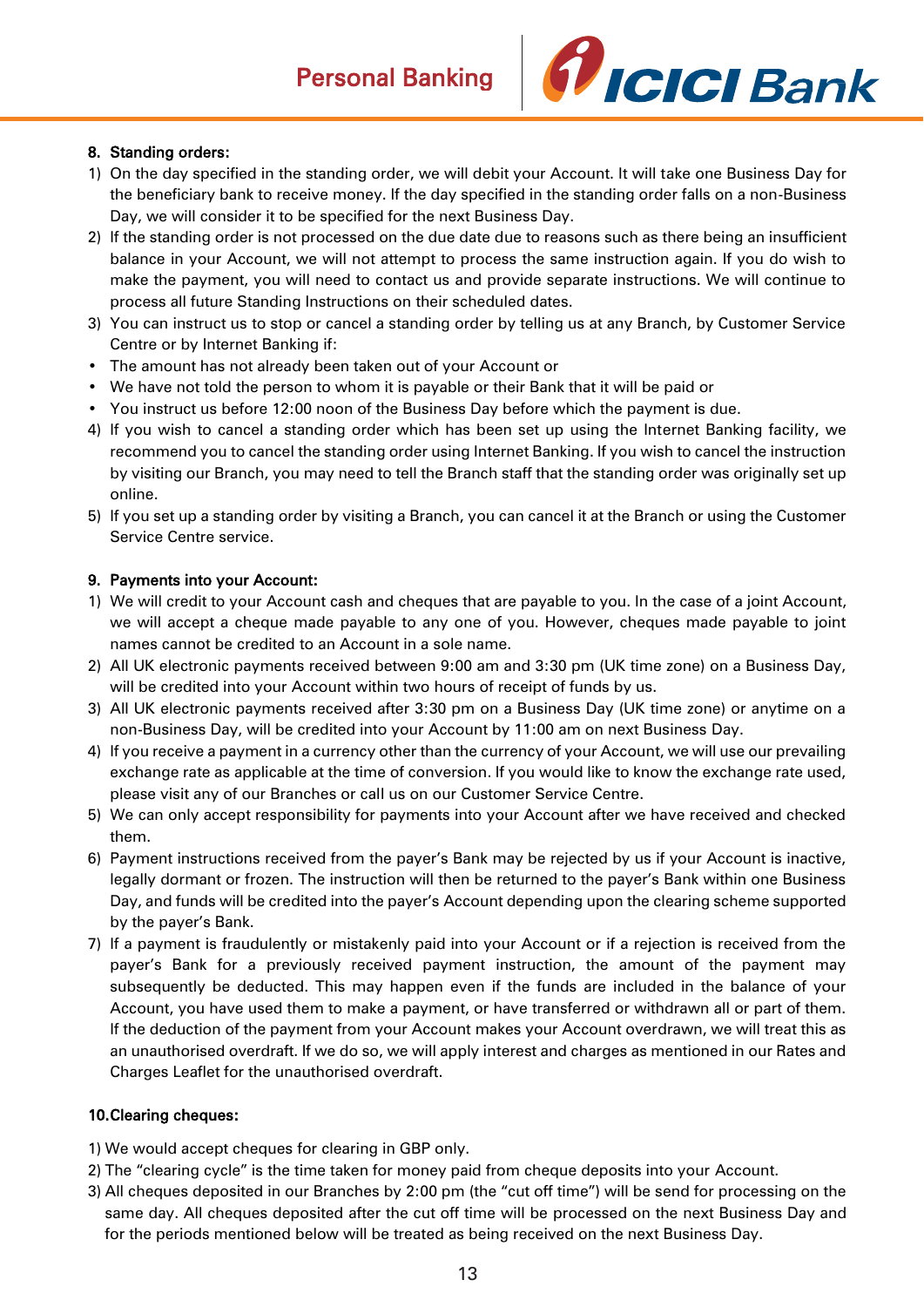

- 4) When you pay a GBP cheque from another bank in the UK into your Account with us:
- We will process the cheque in your Account on the same day.
- We will start paying interest (if any) on the cheque from the second Business Day after we receive it.
- If the cheque is deposited before the cut off time, the funds will be available for your use from the second business day (post 2 pm UK time); but the cheque may still be returned unpaid up until the second business day after we receive it.
- So, for example, if you pay in a non ICICI Bank UK Plc. cheque on Monday (working day), you will be able to use the funds on Wednesday (working day – post 2 pm UK time).
- In case if the cheque is returned by the clearing bank post that, the Bank will then further investigate the reasons and the processing of the credit to your Account may effect accordingly.
- 5) If the bank, building society or any other organisation where the cheque was drawn on, decides not to honour it, they will normally explain the reason for non-payment. We will deduct the amount of £15.00 for cheque returns if cheque is returned due to insufficient funds.
- 6) In all circumstances, you will be the owner of the funds on the second Business Day after the deposit of the cheque, and the amount of your cheque cannot then be debited from your balance without your consent; unless you were knowingly involved in a fraud concerning the cheque.
- 7) If any cheque(s) are deposited with giro slips at any other UK bank, you will be able to earn interest or utilise the funds post receipt of clearing funds from the other Bank to ICICI Bank UK Plc. your Account.
- 8) If an amount is credited to your Account in error, we will earmark the relevant funds and notify you. The amount will be debited from your Account after Banknotifying you.

If a cheque is returned unpaid by the paying bank before the end of the second Business Day from the day it is paid in, we can take the money back out of your Account, even if you have already spent it or it puts you into an unauthorised overdraft. If this happens, we will let you know and apply interest or charges as mentioned in our Rates and Charges Leaflet.

#### 11. Same Business Day payments

- 1) All UK GBP electronic payment requests placed at any of our Branches or online before 13:00 pm on a Business Day will be debited from your Account on same day and the payee's bank will receive funds on the same day.
- 2) All UK GBP electronic payment requests placed at any of our Branches or online after 13:00 pm on a Business Day and anytime on a non-Business Day will be debited from your Account on next Business Day and the payee's bank will receive funds on that Business Day.

| Time of placing payment request at<br><b>Branch/online</b> | Debit in your Account | <b>Transfer of funds to</b><br><b>Beneficiary Bank in UK</b> |
|------------------------------------------------------------|-----------------------|--------------------------------------------------------------|
| Monday to Friday - before 01:00 PM                         | Same day              | Same day                                                     |
| Monday to Friday - after 01:00 PM                          | Next business day     | Next business day                                            |

Note: If a Bank holiday falls on a particular day between Monday-Friday, the same will be considered as a non-Business Day.

3) If payments from your Account are rejected by the payee's Bank, we will credit your Account within two hours upon receipt of funds.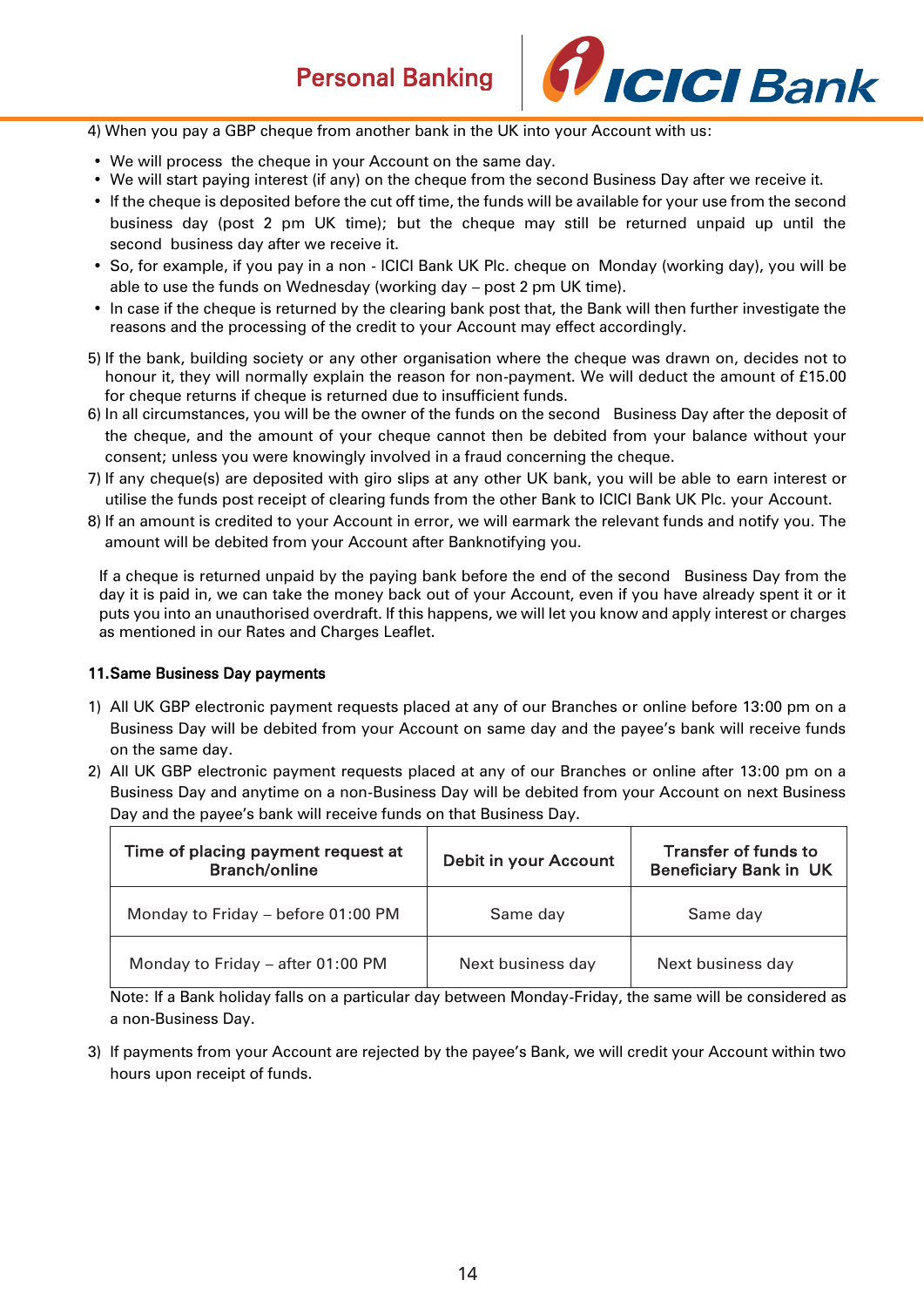

#### E. Channel of Payments

#### 1. Personal Internet Banking

You can make some payments like UK GBP electronic payments, Internal Transfers and Standing Orders through Internet Banking by logging in to your Account using your user ID and password. Please also refer to our Internet Banking Terms and Conditions. Our Internet Banking service and Mobile Banking is a simple, safe and convenient way to access and manage your Accounts online.

#### 2. Mobile Banking Services

You can also make immediate or next Business Day payment through using our Mobile Banking App. For further details, please refer to our Mobile Banking Terms and Conditions.

You can use the Mobile Banking App for the following services:

- Apply for Current Account
- Check the balances on your Accounts;
- View up to the last 10 transactions on your Accounts (transactions under processing will not be shown and will only be reflected once successfully completed);
- Carry out transfers between your Accounts which are displayed within the Mobile Banking App;
- Carry out payments within UK bank Accounts;
- Carry out any other additional service that we may provide in future;
- Carry out Money Transfers to India. You must not use the Mobile Banking App for any other purpose

#### 3. Telephone Banking Services

- 1) You can use Telephone Banking for Accounts held solely or jointly by you.
- 2) Telephone Banking is available, provided that your identity can be verified by speaking to a customer services officer and completing security procedures.
- 3) To use Telephone Banking, call our Customer Service Centre on 0344 412 4444 (calls to this number use free plan minutes if available, otherwise they cost the same as 01/02 prefix calls). To help us continually improve our services and in the interests of security, we may monitor and/or record your telephone calls with us.
- 4) Our Telephone Banking service enables you to:
- Obtain your balance
- Obtain details of recent transactions
- Speak with a Customer Service Officer in relation to other enquiries related to your Account.
- Money Transfer to India
- 5) Telephone Banking may be temporarily unavailable if we have to carry out routine maintenance. We will try to inform you in advance but it may not always be possible to do so. When you call us, we will confirm your identity using our security procedures, which may be such as answers to questions about your Account, or requesting you to input telephone banking passcode for automated verification on the IVR (Interactive Voice Response). On correct confirmation of this information we will act on your instructions. We advise you to keep your personal information safe and not to disclose it to third parties, as doing so could endanger the security of your Account. You must inform us without undue delay if you become aware of the any loss or theft of such information.
- 6) On satisfactory completion of the security procedures and acceptance of telecom mandate we will act on instructions given by you.
- 7) We may refuse to carry out any instructions if they are above a particular value, or if we believe there is a suspected breach of security.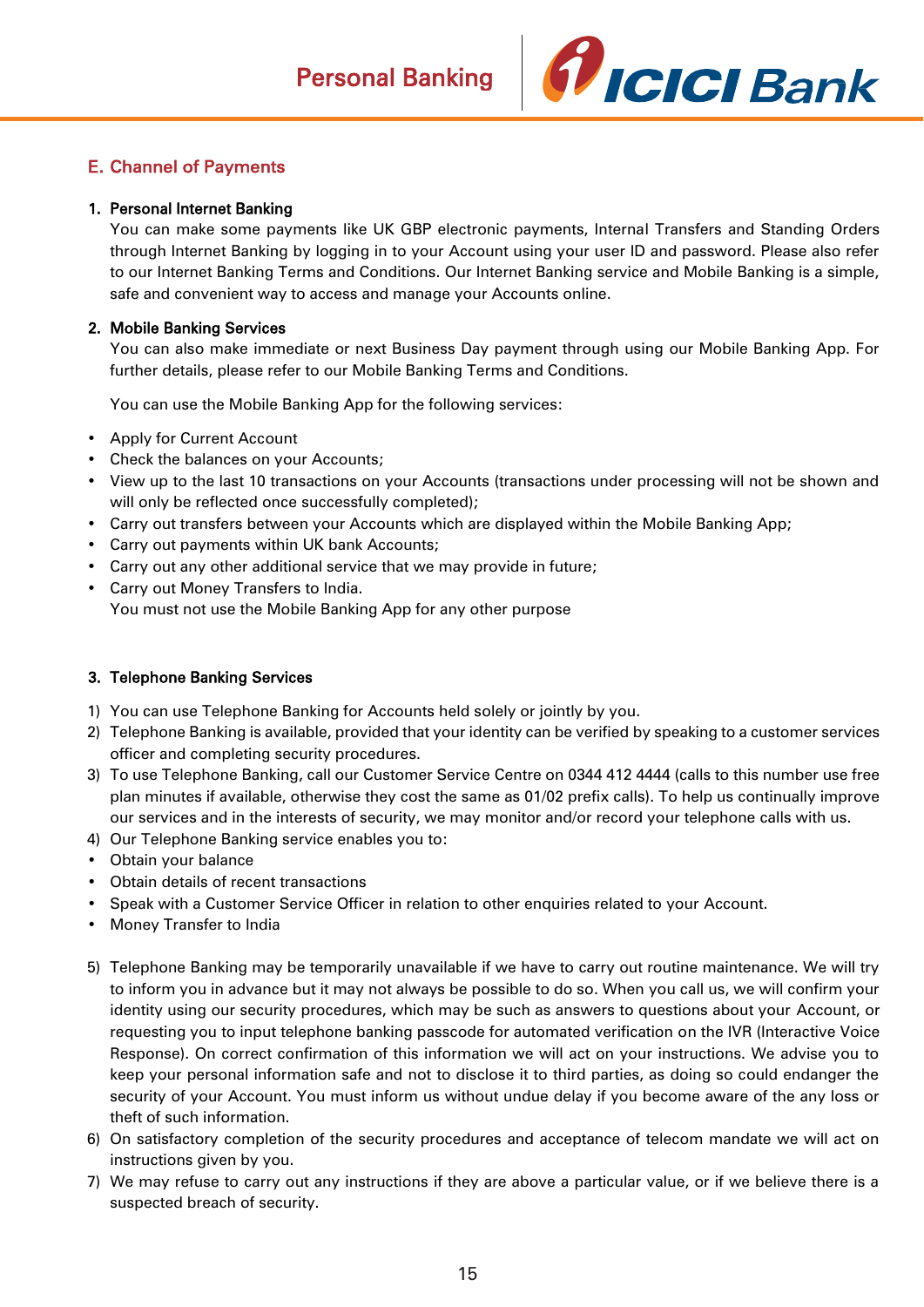

8) We may terminate or suspend the Telephone Banking service at any time for reasons beyond our control. We will tell you about it at least two months in advance. We may not be able to provide you with this advance notice if we discontinue this service to protect the security of your Account or for reasons beyond our control.

#### 4. Debit Cards

- 1) A Debit Card is a card which is linked to your Current Account and displays the VISA debit logo. It can be used to make purchases from merchants or suppliers for goods and services. It also allows withdrawal of cash from cash machine.
- 2) Issuing a card and Personal Identification Number ("PIN").
- 3) When you apply for an Account with us, you will receive a Debit Card to access and operate your Account. The PIN which is to be used with your card will be sent to you separately. We will not reveal your PIN to anyone else. The details of charges, if any, for your Debit Card are provided in the Rates and Charges Leaflet.
- 4) The card will be valid until the expiry date mentioned on the Debit Card and after such expiry date a new card will be issued. The card will be valid until the last Business Day in the month indicated on the card. If the card is lost or destroyed within the four-year period specified, the card will be replaced.
- 5) From 2019 at the time of making a transaction using your debit card you will be able do it using two-factor authentication. Bank would offer any two security features for the elements of strong customer authentication categorized as 'knowledge' (something only the user knows), 'possession' (something only the user possesses) and 'inheritance' (something the user is).
- 6) You will receive our Debit Card Terms and Conditions with your card.
- 7) If your Account is in joint names, these Terms and Conditions apply to each cardholder.

#### F. Money Transfer to India

You can use your Current Account to make a payment in INR to a beneficiary in India using our Money Transfer to India Services.

A Current Account holder can avail the benefit of the Money Transfer to India services through any of our UK branches, Internet Banking and Mobile Banking. Payments can be made to any branches of ICICI Bank India or to non-ICICI Bank Branches in India using this service.

Please refer to our Money Transfer to India – Account holder Terms and Conditions for more details.

#### G. Product Specific Terms and Conditions

#### 1. Current Accounts:

- 1) Currency and minimum balance: A Current Account can be opened in GBP or any other currency which we may offer. A minimum balance, as we may specify from time to time, shall be applicable.
- 2) Monthly average balance charge:
- The monthly average balance is calculated by adding your daily closing balance of all your Accounts with us for the month and dividing it by the total number of days for that month. If you have a joint Account, we will consider the balances maintained across all the Accounts held by all the Account holders for calculating the monthly average balance on the Account
- We will apply a monthly average balance charge on your Current Account, based on the average balance maintained in all your Accounts with us, such as Home Vantage Current Account, SuperSaver Savings Account, SuperSaver Bond, Fixed Deposit or HiSAVE Accounts, for the respective month. The charges are detailed in the Rates and Charges Leaflet.
- The monthly average balance charge for a month will be automatically deducted from your Account on the first date of the following month and will appear in your Account statement as 'Administration Charges'.
- On all cases where we were unable to recover the monthly average balance charge from your Current Account, we will recover that charge during the first week in the next month.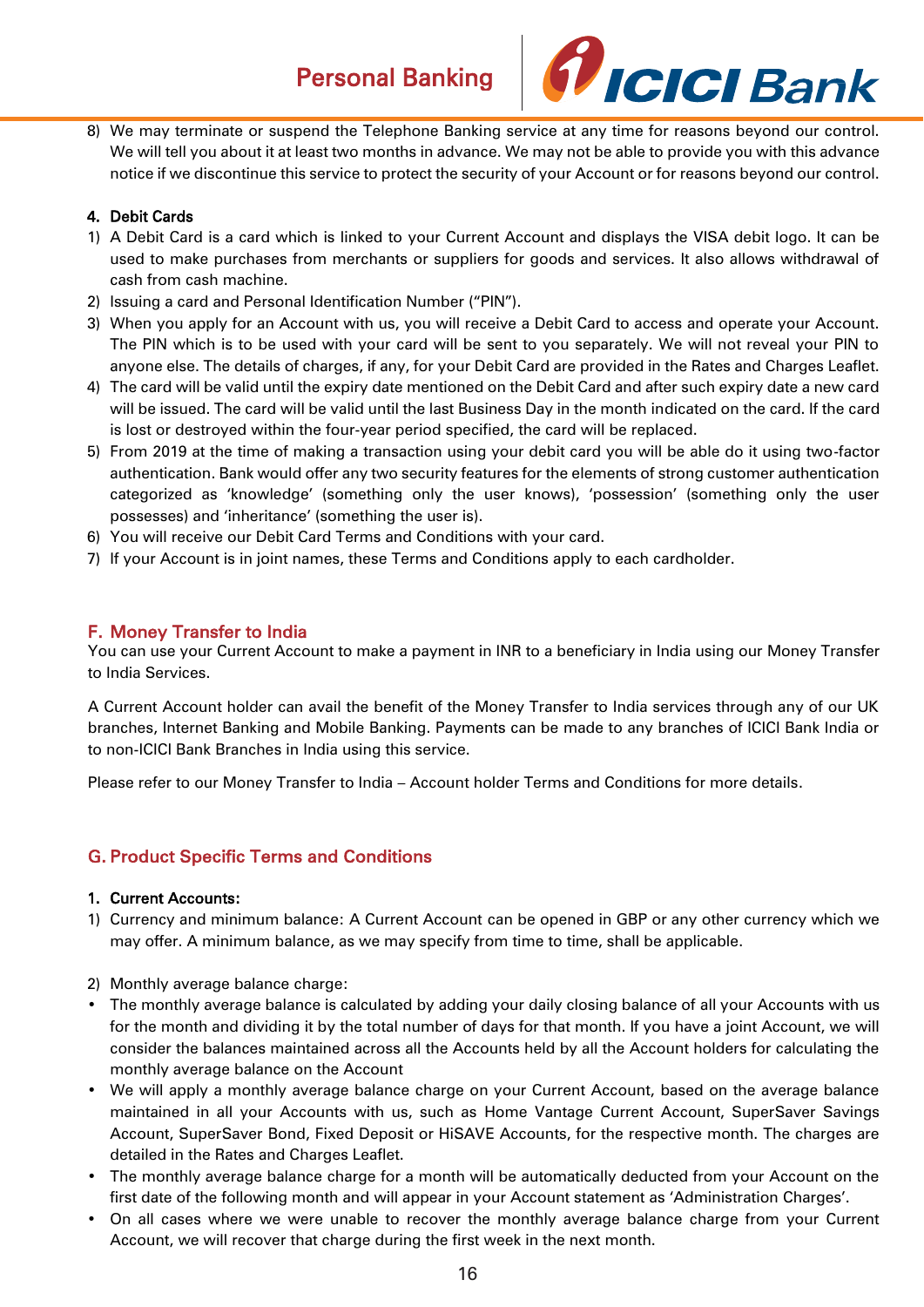

- The monthly average balance charge will be applicable to all Current Accounts including active, inactive and dormant Current Accounts.
- The monthly average balance charge will not apply to blocked Accounts.
- 3) Funding at the time of Account opening: To fund your GBP Current Account, you may use any of the methods mentioned below.
- give us a cheque drawn from your UK based bank,
- deposit cash at the Branch or
- transfer the money electronically from your existing Bank Account, once the Current Account details are provided to you.

If your Account opening cheque is returned unpaid, your Account will be debited with the charges in accordance with the existing Rates and Charges applicable.

#### 2. SuperSaver Savings Account:

- 1) Currency and minimum balance: No minimum balance is required and can be opened in GBP currency, only. Please check our Website to check the prevailing interest rates offered on the SuperSaver Savings Account.
- 2) Eligibility:
- You must have a linked Current Account with ICICI Bank UK PLC
- You must be at least 18 years old who are legal residents of the United Kingdom (UK), or India
- Valid email address
- 3) Interest rates and payment of interest
- Interest is accrued daily on the day end cleared balance and paid into your Savings Account on the last Business Day of each month. This means that interest is compounded monthly
- Interest rates are subject to change and may vary from time to time. You may enquire about the current rates at any of our Branches or by calling our Customer Service Centre. For any change to Interest Rates, please refer to the clause no. 8 of the T&C, Changes to Interest Rates.
- 4) Transfer of Funds
- The transfer of funds from and to your SuperSaver Savings Account can be made to your linked ICICI Bank UK PLC Current Account, only. You may withdraw money from your SuperSaver Savings Account by providing a written request giving details of where the funds are to be transferred. You may also do this online through the secure channel of Internet Banking or Mobile Banking.

#### 3. SuperSaver Bond/ Term Deposit:

- 1) Currency, Term and minimum balance: SuperSaver Bonds/ Term Deposit can only be opened in GBP currency with a minimum balance of £1000 and for periods as specified by us from time to time. The term of the SuperSaver Bond/ Term Deposit will start on the date on which we receive cleared funds in the SuperSaver Bond Account upon satisfactory completion of all documentation as required by us.
- 2) SuperSaver Term Deposit can also be opened in USD or EURO currency. The minimum balance required is 1000 in the respective currency of the Term Deposit.

#### 3) Eligibility:

- You must have a linked Current Account with ICICI Bank UK PLC
- You must be at least 18 years old who are legal residents of the United Kingdom (UK), or India
- Valid email address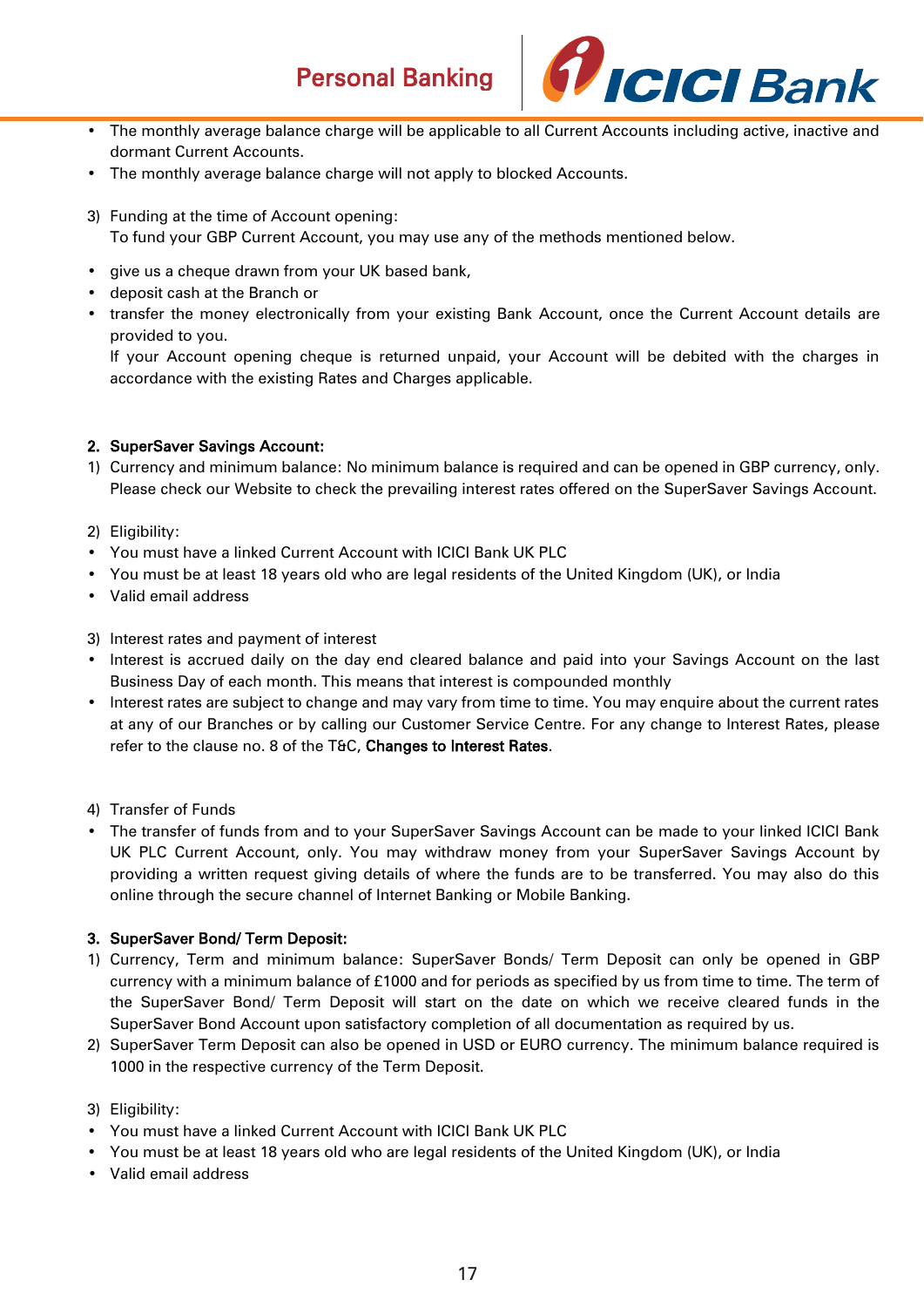

- 4) Interest rates
- Interest rate on the SuperSaver Bond(s)/ Term Deposit will be credited to your Current Account as may be prescribed by the Bank from time to time and for periods as specified by us from time to time.
- The Interest is accrued on a daily basis at the gross rate applicable at the time your Account is opened and is paid monthly, quarterly or annually into your linked Current Account depending upon the option chosen by you.
- Interest paid on SuperSaver Bond(s)/ Term Deposit is calculated as simple interest and not as compounded.
- On the date of maturity of the SuperSaver Bond/ Term Deposit, the maturity funds i.e. Principle + Interest, will be transferred to your linked Current Account.
- We would pre notify you about the maturity details of your SuperSaver Bond/ Term Deposit through a suitable means. The maturity details are also provided in your monthly Bank statements provided by us.
- The Super Saver Bond/ Term deposit will then not earn any interest from the day of maturity, as f the deposit will be closed and the funds will be credited to the linked ICICI Bank UK PLC. Current account.
- In case of SuperSaver Bond, the Interest rates are fixed at the time of account opening and no early withdrawals, closures or additional deposits are permitted during the term of your SuperSaver Bond.
- In case of SuperSaver Term deposit, early or partial withdrawal of the deposit is permissible, however there will be loss of the interest. For Joint accounts, the request for premature or partial withdrawal has to be provided by all the applicants.
- If any SuperSaver Bond is due for payment on a day which is not a Business Day, the deposit will be payable on the next Business Day. Interest will be paid up to the Business Day on which the deposit was originally due and not the succeeding Business Day.
- No early or partial withdrawals from a SuperSaver Bond are allowed before the end of the agreed term. In exceptional circumstances withdrawal may be permitted before the term of the SuperSaver Bond concludes however this may result in loss of interest.
- If a SuperSaver Bond Holder dies or becomes bankrupt, the deposit amount and accrued interest will be paid without notice or loss of interest. If the SuperSaver Bond is in a joint name and one of the Account holders dies, the survivor(s) may elect to transfer the amount of the deposit and interest to their sole name(s) for the remaining term or may opt to receive the amount of the deposit and interest without any notice or loss of penalty interest.
- We will send you a deposit confirmation advice once the Account is opened and which will mention the details of the SuperSaver Bond e.g. amount, term, interest rate etc.

#### H. Additional Terms and Conditions

#### 1) Enquiries about an instruction

You can make an enquiry in respect of any instruction, whether made by you or another person, by contacting us on our Customer Service number, by writing to us on ukservice@icicibank.com or in person by visiting at any of our Branches.

#### 2) Cut off times and Limits:

- The cut off time is the time on a Business Day before which a payment instruction is treated as received by us for that Business Day. This means that if we receive a payment instruction after the cut off time, we will treat this for next Business Day. If we receive a payment or a payment instruction on a day that is not a Business Day, we will treat this for the next Business Day. Cut off times may vary for different types of payment and for different ways in which the payment is requested.
- If you ask us to make a payment immediately, you cannot change or cancel the payment instruction because we start processing it when we receive it.
- You can cancel a standing order and any other payment which you have asked us to make on a future date as long as you tell us before 12:00 noon of the Business Day before which the payment is due to be made.
- After any time limits for cancellation referred to in this paragraph have expired, you may cancel your instructions only if it is possible for us to do so.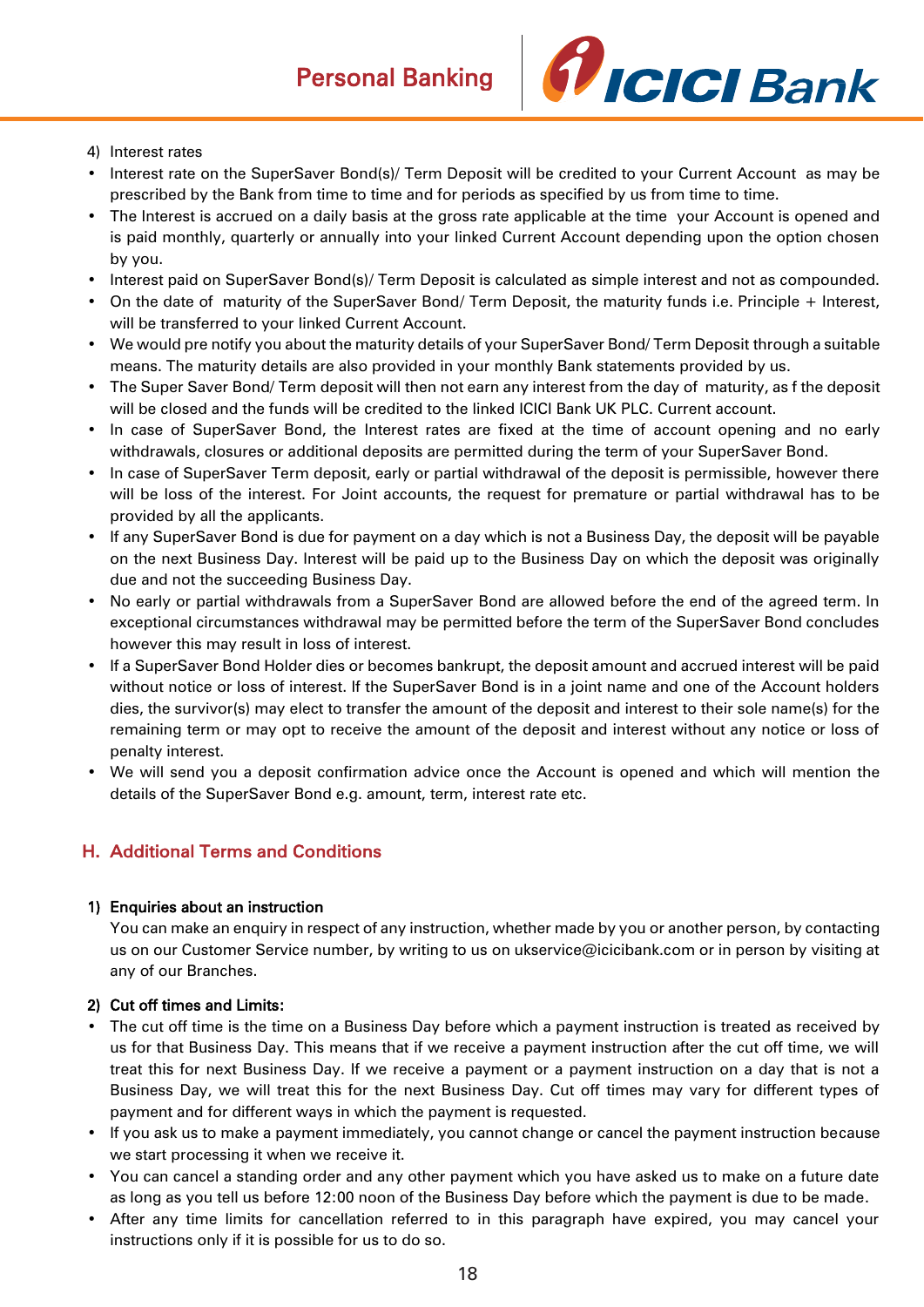

| Payment<br><b>Type</b>                    | How to<br>request for a<br>payment | General cut off<br>time for giving<br>us instructions                                                     | Maximum<br>execution time                                                                                            | <b>Payment limit</b>                                        | Can you<br>arrange a<br>payment to be<br>sent on a<br>future date? |
|-------------------------------------------|------------------------------------|-----------------------------------------------------------------------------------------------------------|----------------------------------------------------------------------------------------------------------------------|-------------------------------------------------------------|--------------------------------------------------------------------|
|                                           | <b>Branch</b>                      | 4:30 PM                                                                                                   | Same Day                                                                                                             | <b>NA</b>                                                   | No                                                                 |
| Internal<br><b>Transfers</b>              | Internet<br><b>Banking</b>         | Anytime                                                                                                   | Immediate to Next<br><b>Business Day</b>                                                                             | 20,000 per day                                              | Yes                                                                |
|                                           | Mobile<br><b>Banking</b>           | Payments are<br>unavailable<br>during midnight<br>to 7:00 AM                                              | Immediate to Next<br><b>Business Day</b>                                                                             | 10,000 per day                                              | No                                                                 |
|                                           | <b>Branch</b>                      | 1:00 PM                                                                                                   | Same Day                                                                                                             | 100,000 per day                                             | No                                                                 |
|                                           | Internet<br><b>Banking</b>         | 1:00 PM                                                                                                   | Same Day                                                                                                             | 20,000 per Business<br>day                                  | No                                                                 |
| Same<br><b>Business</b><br>Day<br>Payment | Mobile<br><b>Banking</b>           | 1:00 PM<br>(PS: Mobile<br><b>Banking</b><br>Payments are<br>unavailable<br>between midnight<br>to 7.00am) | Same Day                                                                                                             | 10,000 per<br><b>Business day</b>                           | No                                                                 |
| <b>CHAPS</b>                              | <b>Branch</b>                      | 1:00 PM                                                                                                   | Same Day                                                                                                             | <b>NA</b>                                                   | No                                                                 |
| <b>SWIFT</b>                              | <b>Branch</b>                      | GBP 1:00 PM<br><b>USD 1:00 PM</b><br>EUR 10:30 AM                                                         | Same Day<br>This may take<br>longer depending on<br>the country, money<br>being sent to)                             | <b>NA</b>                                                   | No                                                                 |
| <b>Bankers</b><br><b>Draft</b>            | <b>Branch</b>                      | GBP 4:00 PM<br>USD 12:00 noon                                                                             | Same day for<br><b>GBP</b> drafts.<br>Next Business Day for<br>USD drafts                                            | <b>NA</b>                                                   | No                                                                 |
| Standing                                  | <b>Branch</b>                      | GBP 4:00 PM<br><b>USD 1:00 PM</b>                                                                         | Same day for internal<br>transfer if request is<br>received during<br>general business<br>hours.                     | <b>NA</b><br>£20,000 per Business<br>Day. Refer Section D.8 | Yes                                                                |
| Order                                     | Internet                           | Anytime                                                                                                   | <b>Same or Next</b><br><b>Business Day for</b><br>external transfer and<br>if request is received<br>before cut off. | <b>Refer Section D.8</b>                                    | Yes                                                                |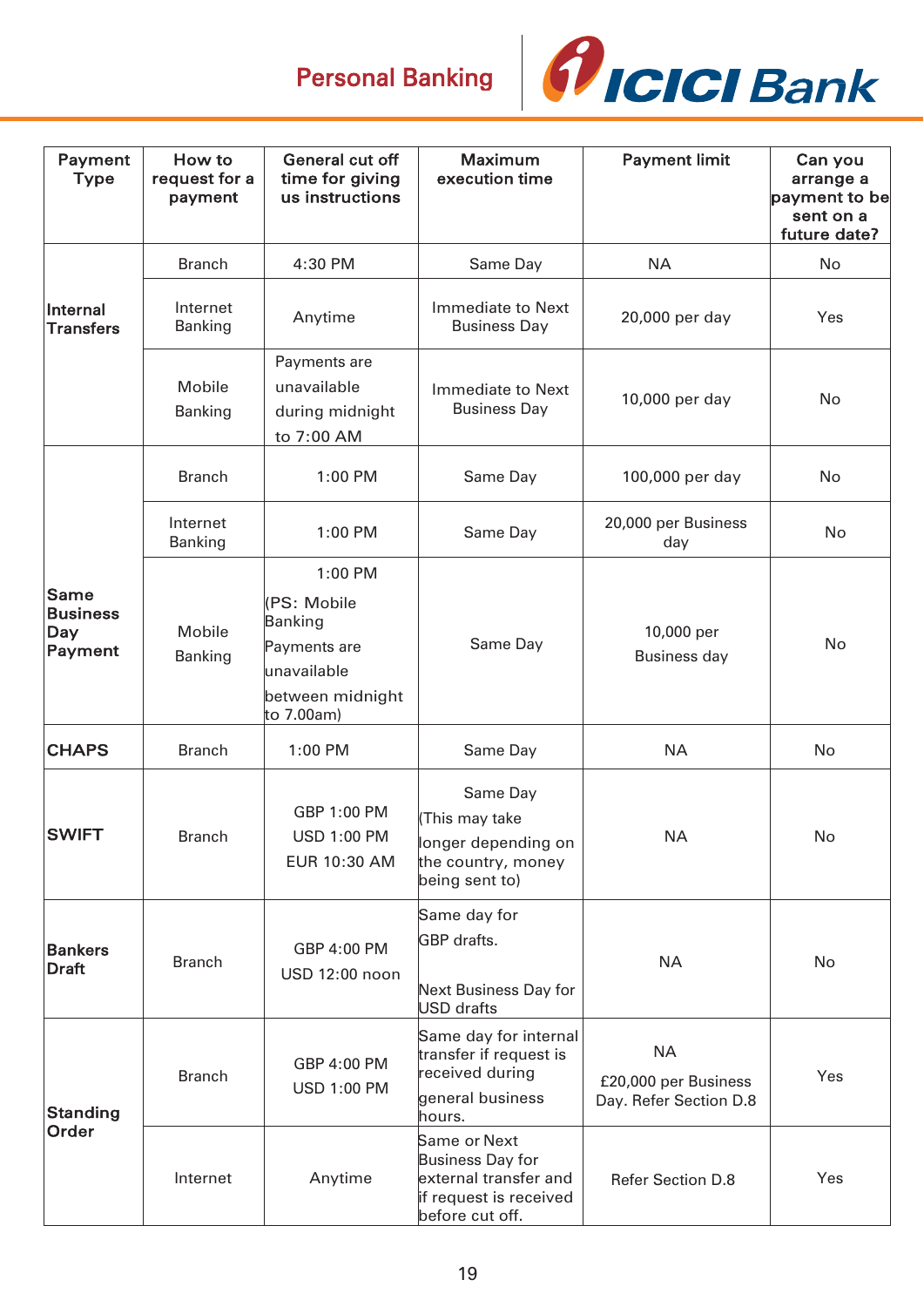

| Cash<br>Deposit               | <b>Branch</b> | 4:30 PM | Immediate | N <sub>o</sub> |
|-------------------------------|---------------|---------|-----------|----------------|
| Cash<br>Payment               | <b>Branch</b> | 4:30 PM | Immediate | No             |
| <b>INR</b><br>Demand<br>Draft | <b>Branch</b> | 4:00 PM | Same day  | <b>NA</b>      |

#### Modification and cancellation of payments

| <b>Payment Type</b>   | <b>Request Type</b> | <b>Modification/ Cancellation</b>                       |                                                                                                                                      |  |
|-----------------------|---------------------|---------------------------------------------------------|--------------------------------------------------------------------------------------------------------------------------------------|--|
| Internal Transfer     | <b>Branch</b>       | 12:00 noon, a Business Day<br>before we execute payment | Future dated internet transfer can be<br>modified or cancelled before we send<br>the payment.                                        |  |
|                       | Internet Banking    | Any time before execution<br>date                       | Future dated internet transfer can be<br>modified or cancelled before we send<br>the payment.                                        |  |
| <b>Standing Order</b> | <b>Branch</b>       | 12:00 noon, a Business Day<br>before we execute payment | You can cancel a standing order at our<br>Branches by submitting a request<br>before 12:00 noon, a day before we<br>execute payment. |  |
|                       | Internet Banking    | Any time before execution<br>date                       | You can cancel a standing order by<br>Internet Banking as day before we<br>execute payments.                                         |  |

#### 3) Authorization of Payments

- 1. When we assess whether to make or authorise payments, we may consider any other payments we have made or agreed to make from your Account that day, even if those other payments have not already been deducted from your Account. You must take this into consideration when requesting payments.
- 2. We may delay or refuse to make or authorise a payment if:
- We reasonably believe that you did not give us the instructions or;
- Occasionally, for fraud prevention purposes, we may have to contact you to re-confirm some payments (example, high value payments) or ask for additional security information, if we reasonably suspect fraud or it is prudent in the interests of crime prevention. In such cases we will confirm the transaction by establishing a contact with you as per the information we hold on our records for you. We may decline the payment requests if we are not able to contact you for the safety of your Account.
- 3. If we refuse to make a payment that you have requested, we will inform you of this within 2 Business days. You can also contact us and we will tell you the reasons for the refusal of a payment and the procedure for correcting any errors that led to the refusal (unless a legal reason or certain other limited circumstances beyond our control prevent us providing this information to you).
- 4. We will act upon written instructions or recorded lines (as applicable depending on the method used for giving instructions) received by us. If we reasonably believe that such instructions are incorrect, unauthorised or fraudulent, we will refuse to act upon such instructions.

#### 4) Conduct of your Account

1. When making a payment, you must ensure there is always a sufficient available balance in your Account. In case you enter into a transaction without having sufficient balance, we may allow an unarranged overdraft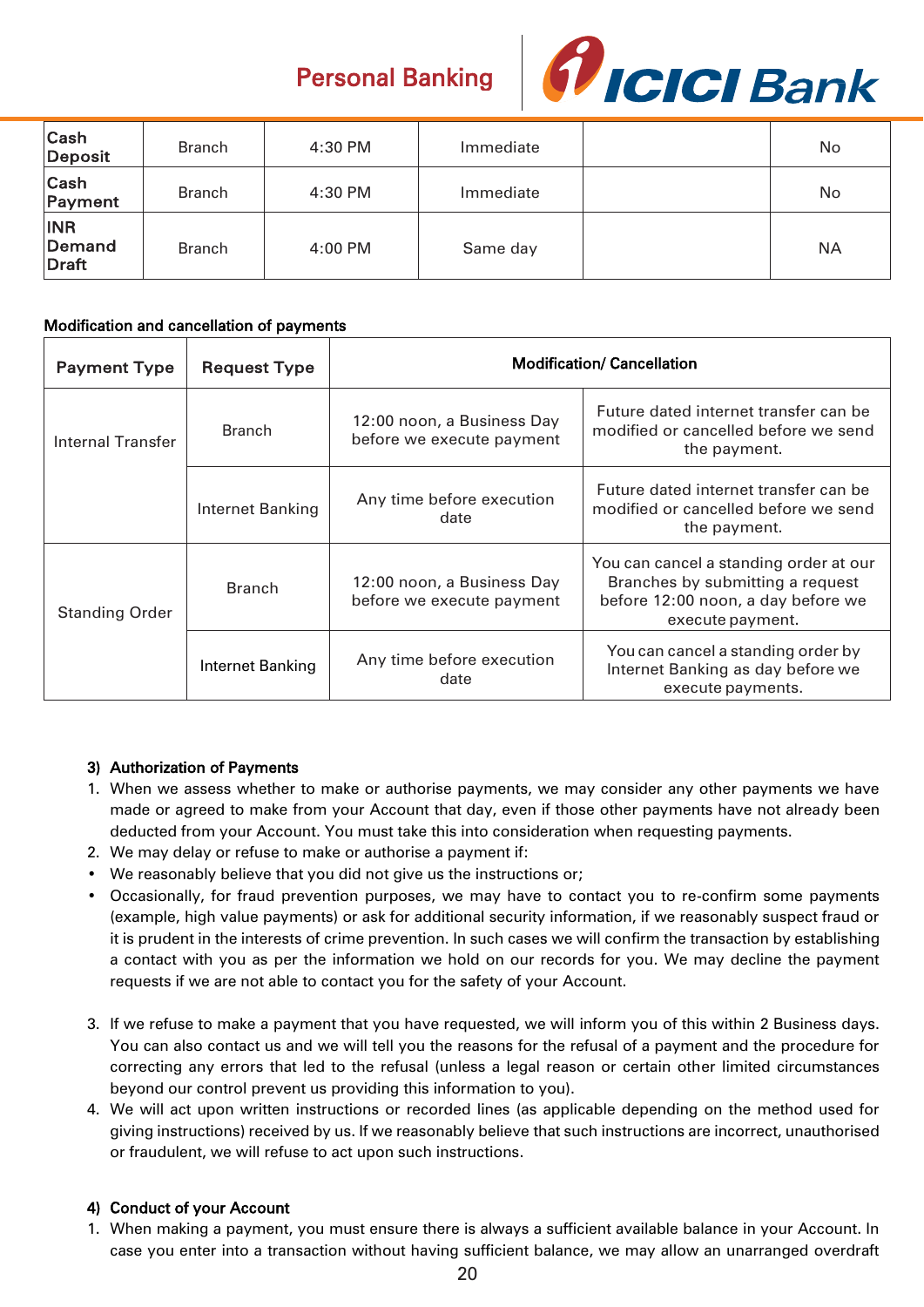

on your Account if we feel that it is necessary to ensure that your Account is in order. If we do so, we will apply the prevailing interest and charges as mentioned in our Rates and Charges Leaflet.

- 2. Each time your Account becomes overdrawn and we will inform you accordingly and you must regularize your Account immediately. Failing to do so, may affect your credit history.
- 3. We may not allow a payment, if it makes your Account overdrawn. If we do allow a transaction and your Account becomes overdrawn, this does not mean that we have agreed to an overdraft. You must immediately pay enough money into your Account to cover the overdrawn amount plus any interest accrued on unarranged overdraft, as per our rates and charges.
- 4. We may utilize any amount you have in your Account(s) (in any currency) to settle overdrafts in your name and/or a joint Account. We will inform you before doing this, unless we reasonably think that you will move your funds in order to prevent us from applying the set-off. Please refer to provisions under "set-off".
- 5. We may ask you to sign a telecommunication mandate which authorises us to act on your instructions received by us through telephone and/or email.
- 6. If a petition for a bankruptcy order is presented against you, we may:
- Refuse to act on any instructions given by you or anyone else to make payments out of your Account unless you have previously obtained an appropriate order from the court and/or
- Set up a separate Account in your name into which any of your future payments will be credited.
- 7. In an effort to combat fraud and to keep our customers safe, ICICI Bank has introduced alert services.
- Our alert services helps you manage your money. If we have your correct mobile number or email address, you'll automatically receive a text (free of charge) and/or email, to alert you of the payments being made to and from your Accounts. These alerts may also help you spot any suspected fraudulent transactions early. We will not be able to send you these alerts, if you have opted for not to receive them. For more information, please refer to our Text Alert Terms and Conditions.

#### 5) Liability

- 1. Payments and Withdrawals
- We will not be liable if your payment is delayed or sent to the wrong person because you gave us incorrect details. We will use reasonable efforts to recover the payment for you.
- If you provide us with extra information to that specified/ required by us, we will only be responsible for making the payment based on the information we have received from you.
- We shall not be liable to you for any loss or damage suffered by you if your instructions are inaccurate or incomplete
- You will not be able to withdraw funds, make any transfer or other payment if the operation of your Account has been restricted by us. We may notify you about this but in some cases we will not be able to notify/inform, for instance, when we are under a legal obligation to not share information with you. For details on any restrictions on your Account, please contact us at any of our Branches.
- 2. Unauthorized transactions
- You should read your statements carefully on receipt or when they are available online. If you suspect that an unauthorised or incorrect payment has been made from your Account, please contact us immediately by visiting a Branch or through our Customer Service Centre service. If you do not tell us promptly and in any event within 13 months after the date the payment was debited, you will not be entitled to have any errors corrected or amounts refunded. Otherwise, and subject to paragraph 18.2 below, an unauthorised or incorrect payment which you have notified the bank of will be refunded after investigation by the relevant team and, where applicable, your Account will be restored to its position had the unauthorised or incorrect payment not taken place. We will have no further liability to you in relation to any unauthorised payment.
- 3. No Liability in Exceptional circumstances:
- We will not be liable for any losses suffered by you if we delay or refuse to process any payment if in our reasonable opinion it is prudent to do so and in the interest of crime prevention or in compliance with applicable laws including sanctions laws, regulations or any legal or regulatory requirements; or due to any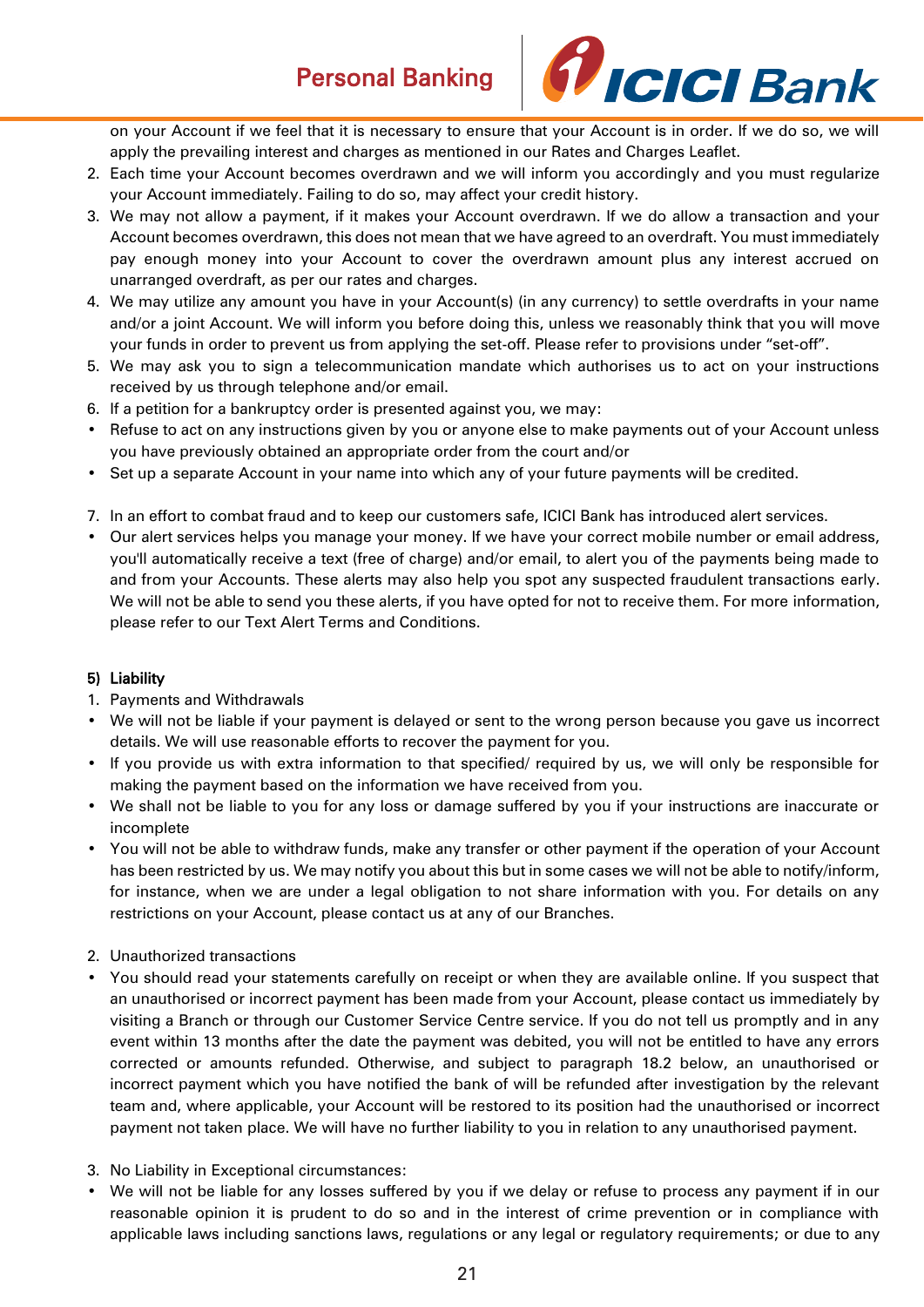

unforeseeable circumstances which are outside our control if such delay or refusal is a consequence of checks carried out as part of the financial crime risk management activity of the bank or Group. The Bank shall not be liable for any failure or delay in performance of any of its obligations, under this Agreement, to the extent such failure or delay is due to a Force Majeure Event.

- 4. Liability for unauthorised transactions
- As per PSD2, you may be liable up to a maximum of £35 for any losses incurred in respect, of unauthorised payments from your Account From the use of a lost or stolen security details; or where you have failed to keep your security details and ATM card safe.
- You will be liable for all losses if:
- i. You have acted fraudulently;
- ii. You have intentionally shared your Account details with another person which allows him or her to make payments from your Account or
- iii. You have intentionally; or with gross negligence failed to keep your security details safe.
- If you feel your Account details or security details have been compromised, please advise the bank immediately so we can make the necessary arrangements to safeguard your Account. You will not be liable for any losses occurring after you have notified us.
- You will not be responsible for any unauthorised payments where:
- i. You have not yet received your security details; or
- ii. These have been made by someone who has your security details and has used them without your authority to make a payment where the Account holder does not need to be present, such as the purchase of goods or services by telephone, over the internet or mail order.
- 5. Compensating us for loss
- You agree to indemnify us for loss or damage which is caused to us as a result of either of the following:
- i. You have acted fraudulently; or
- ii. You have not observed these Terms and Conditions and this was done intentionally or with gross negligence. The amount paid by you under this condition will represent a reasonable assessment of our losses. This may include the reasonable costs incurred by us in investigating and managing the matter as well as our reasonable legal costs. The protection provided by you under this condition will not apply if we deliberately or negligently caused the loss or if it is not consistent with relevant laws or regulations
- 6) Suspension/ Restriction of services like Internet Banking, Telephone Services, Debit Cards:

We may suspend, withdraw or restrict the use of our services where:

- We have reasonable grounds to suspect that your security details have not been kept safe;
- We have reasonable grounds to suspect unauthorised or fraudulent use of your security details; or
- We consider it appropriate for your protection.

Unless we are unable to contact you or there is a legal reason or other circumstances beyond our control preventing us from doing so, we will tell you before taking this action and provide our reasons for doing so. If we are unable to contact you beforehand, where possible we will endevour to inform you at the earliest opportunity.

You can ask us to lift any suspension on your services by contacting us. However, we may refuse to act on such a request if this would compromise our reasonable security measures or if it is unlawful to do so.

#### 7) Interest Rates

- You can find out about our interest rates by calling our Customer Service number, visiting our Website or visiting any of our Branches. When you open an Account, we will give you information on the interest rates which are applicable to your Accounts, if any.
- When you have money in your Account (depending upon which Account you hold), you may be eligible to earn interest on it. If so, we will work out the interest due on the cleared amount in your Account at the close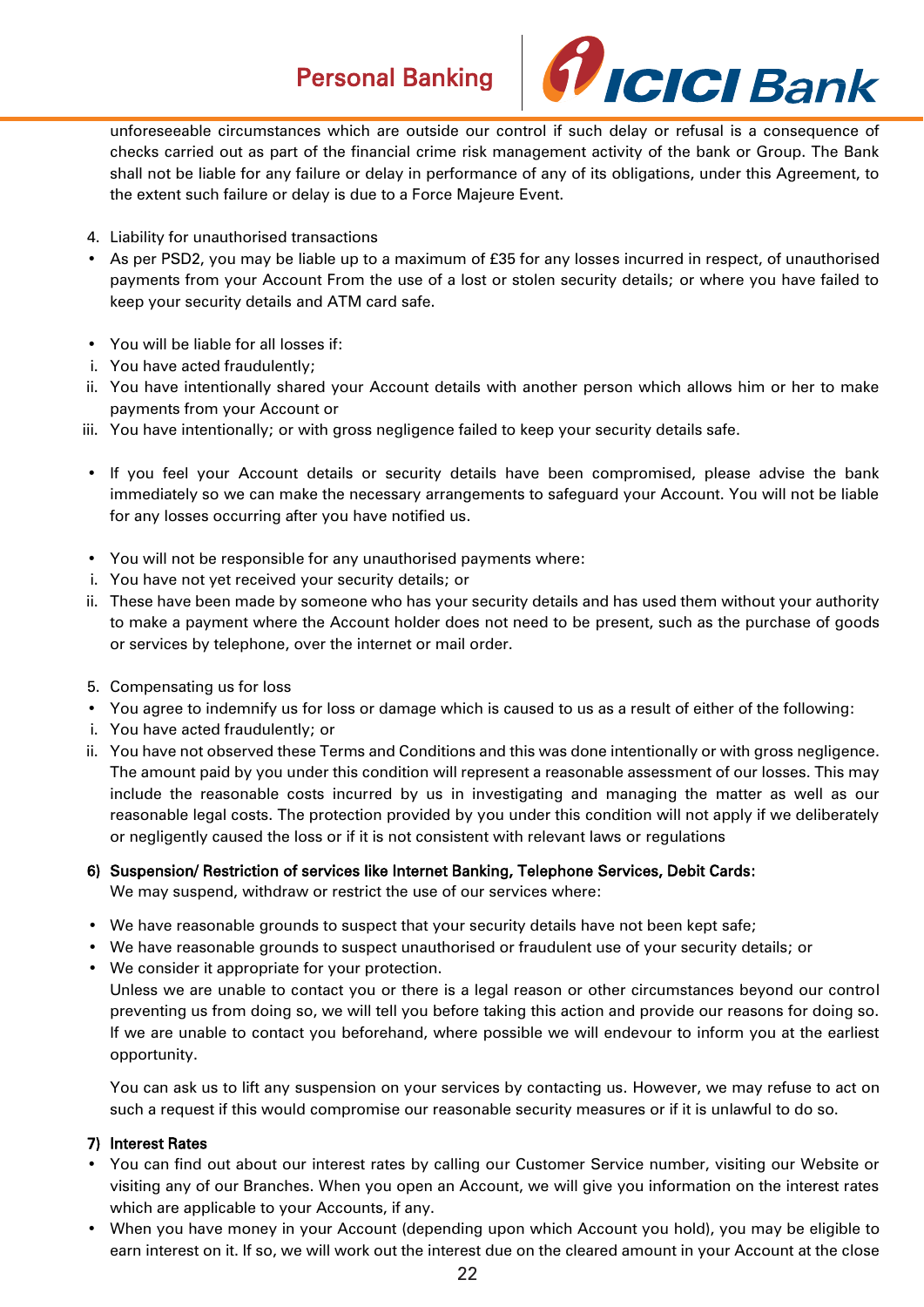

of business every Business Day. The interest, if any, will be paid into your Accounts on the last Business Day of each month, unless specified in respective product terms and conditions.

- Bank will not deduct any income tax from the interest you have earned on your Account(s). Customer has to do self-assessment on their own to comply with the UK tax return; Bank issues Interest certificate to customer to assist them in tax filing. Also, customer's interest details are reported to HMRC by the bank annually through BBSI reporting.
- You must update us with any changes in your status or information such as your residential address or changes that are relevant to your tax affairs. Some services may no longer be available if your status changes (for example, if you become resident in another country). We may be required to pass information about you, directly or indirectly, to tax authorities or any other regulator.

#### 8) Changes to Interest Rates:

- When we change the interest rates on your Accounts, we will update the information with our Branches, call centre and Website.
- We may change interest rates applied to your Account:
- i. If the change is to your advantage, we will tell you about the change within 30 days of the change and
- ii. If the change is to your disadvantage, we will inform you before any other changes about in advance a period of 30 days. If you are dissatisfied with the changes, you will have a right to switch or close your Account without loss of interest or any additional charges.
- iii. A change to a rate of interest would be notified, only where the balance of the Account is more than £100.

#### 9) Charges

- When you open your Account we will give you details of any charges for the day-to-day running of your Account. You can also find out about these charges by calling our customer service, visiting our website or asking our staff. You can download the latest copy of our rates and charges from our Website.
- If we increase any of these charges or introduce a new charge, we will inform you at least two months beforehand. If you are dissatisfied with the changes, you will have a right to switch or close your Account without loss of interest or any additional charges.
- If any amount is due and payable by you which is not paid by the due date, you will be liable to pay interest on such sum, as mentioned in our Rates and Charges.
- When you give us any instructions through Branches or Customer Service Centre, to carry out a transaction or a service where there is a charge, will inform you of the charge and seek your confirmation before proceeding with the instructions.

#### 10)Statements

- We will provide you monthly Account statements for your Accounts, free of cost at a minimum of monthly frequency. We will be sending you an email each month informing you that your bank statement for the previous month is ready to be viewed online. You will be able to access your monthly bank Account statement in a secured PDF format by logging into your Account, online. We will not charge you for this service.
- Please contact us through email, telephone or by visiting our Branches if you wish to receive your statements by post. You can receive your Account statements by post at no extra charge.
- For the security of your Account we will not provide you with statements if your Account is inactive or dormant. Please refer to section B, paragraph 6 for information on Inactive and Dormant Accounts.
- You can ask us to send you a copy of a paper statement we have already provided but we will charge you for this.
- Your statements will show all amounts added to or taken from your Account since the previous statement along with details of individual transactions.
- We may use messages on or with your statements to tell you about changes to any of our Terms and Conditions or to other agreements or services you have with us.
- If you have a joint Account, we will provide the statement to each of you.
- You should read your statements and tell us as soon as possible if you believe there is an incorrect entry.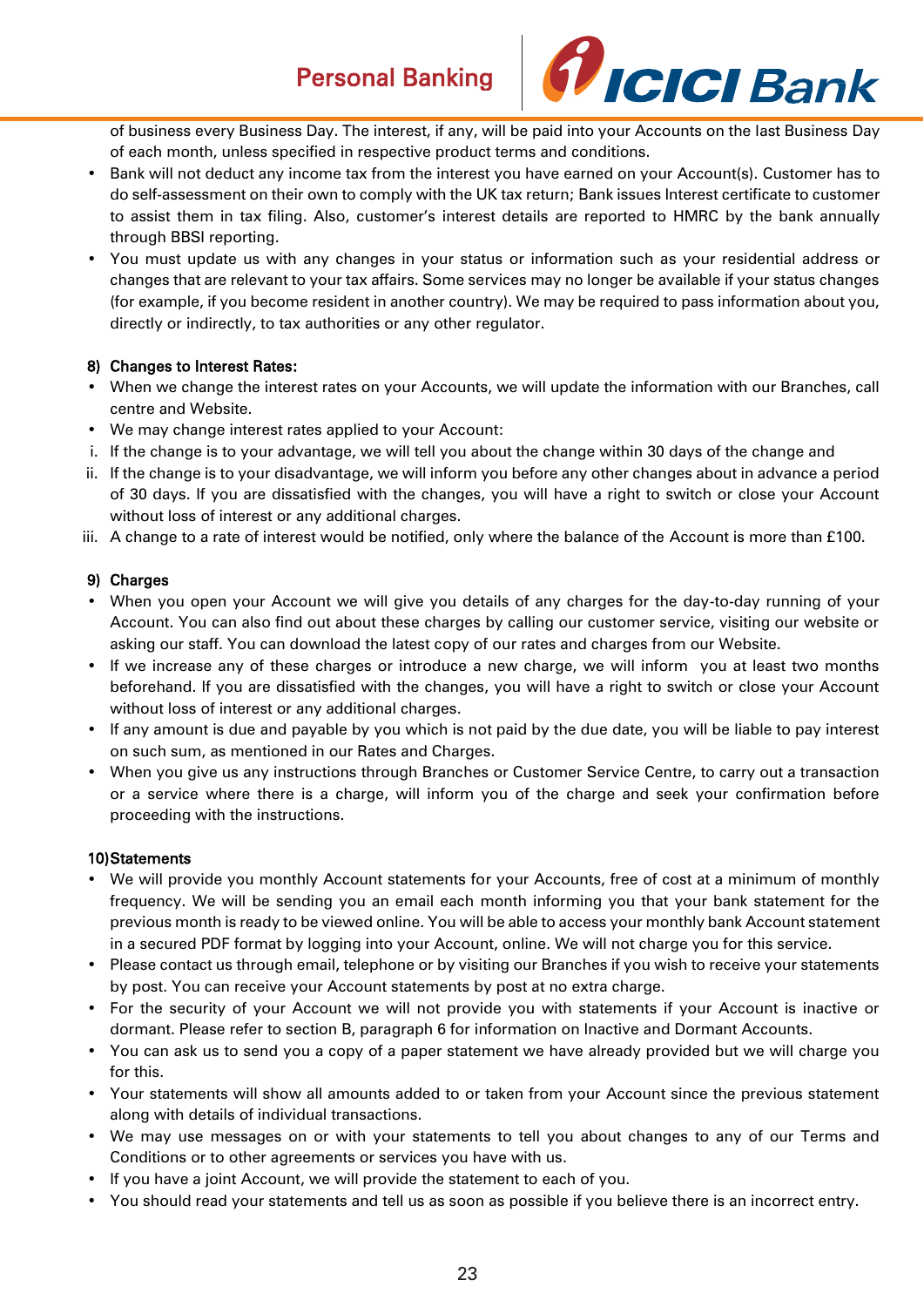

#### 11)Changes to these Terms and Conditions

- We may change these Terms and Conditions from time to time.
- We will advise you of any such changes covered under these terms and conditions including changes to charges which are to your disadvantage, we will inform you at least two months in advance of the changes. If you are dissatisfied with the changes, you will have a right to Switch or close your Account without loss of interest or any additional charges.
- We will advise you of any changes under these terms and conditions, including changes to charges, which are not to your disadvantage, within 30 days of making such change.
- We will provide a copy of the new Terms and Conditions or a summary of the changes, on an annual basis. You can also view these Terms and Conditions on our Website.

#### 12)Closing your Account

- You can close your Account any time by visiting any of our branches or writing to us at ICICI Bank UK PLC, PO Box 68921, One Thomas More Square, London E1W 9HB. You should return any Debit Cards or unused cheques provided to you (cutting both before sending them).
- If you have a joint Account, we would require all joint holders to authorise closure of the Account.
- You must repay any money you owe us, including charges, the amount of any cheques, card transactions or other payment instructions you have made, which have not been taken from your Account.
- Upon closing your account, we will transfer the closure proceeds via Faster Payment to your specified external Bank account. We may also send you the closure proceeds by a Demand Draft, after deducting any money you owe us, if the account address is in the UK. Else, the closure proceeds funds would be transferred through SWIFT or Faster Payment modes.
- We may close your Inactive account and The Bank will transfer the closure proceeds to your external account if in case the balance on your account is more than GBP 1.
- If the balance on your account is less than GBP 1, the Bank will not transfer this remainder amount left in your account. A balance of GBP 1 or below will be considered by the Bank towards your account closure charges and a narration of 'Account Closing Charges' will be reflected in your account statement.
- If your account does not have sufficient balance which takes the SWIFT/ Faster Payment or any other transfer charges, the Bank will not transfer the remainder amount left in your account. These charges will be considered by the Bank towards your account closure charges and a narration of 'Account Closing Charges' will be reflected in your account statement. The credit balance when lower than the transfer charges- will be debited.
- If you require your interest certificate for your Account(s) closed during the current year, you can make a request for this with our Customer Service Centre or any of our Branches.
- We can also close your Account by giving you not less than two months' notice before we close your Account.
- We can also close your Account immediately for any of the reasons below where we believe you have been, or may be:
- i. seriously or persistently broken this agreement and any terms and Conditions applicable in any way;
- ii. have become insolvent;
- iii. using or obtaining, or allowing someone else to use or obtain, a service or money illegally;
- iv. acting fraudulently;
- v. weren't entitled to open your Account or use the service, or are no longer entitled to have the Account or service;
- vi. haven't given us adequate information that we've requested about your liability for tax;
- vii. behaving improperly (for example, in a threatening or abusive manner to our staff);
- viii. giving us false information; or
- ix. using your Account for an illegal purpose.
- x. you're using the Account for a purpose not covered by this agreement;
- xi. by continuing the agreement, we (or another Group Company) may be exposed to action from any government, regulator or law enforcement agency;
- xii. by continuing the agreement, we (or another Group Company) may break a law, regulation, code, court order or other duty, requirement or obligation, including compliance with any internal financial crime risk management activity;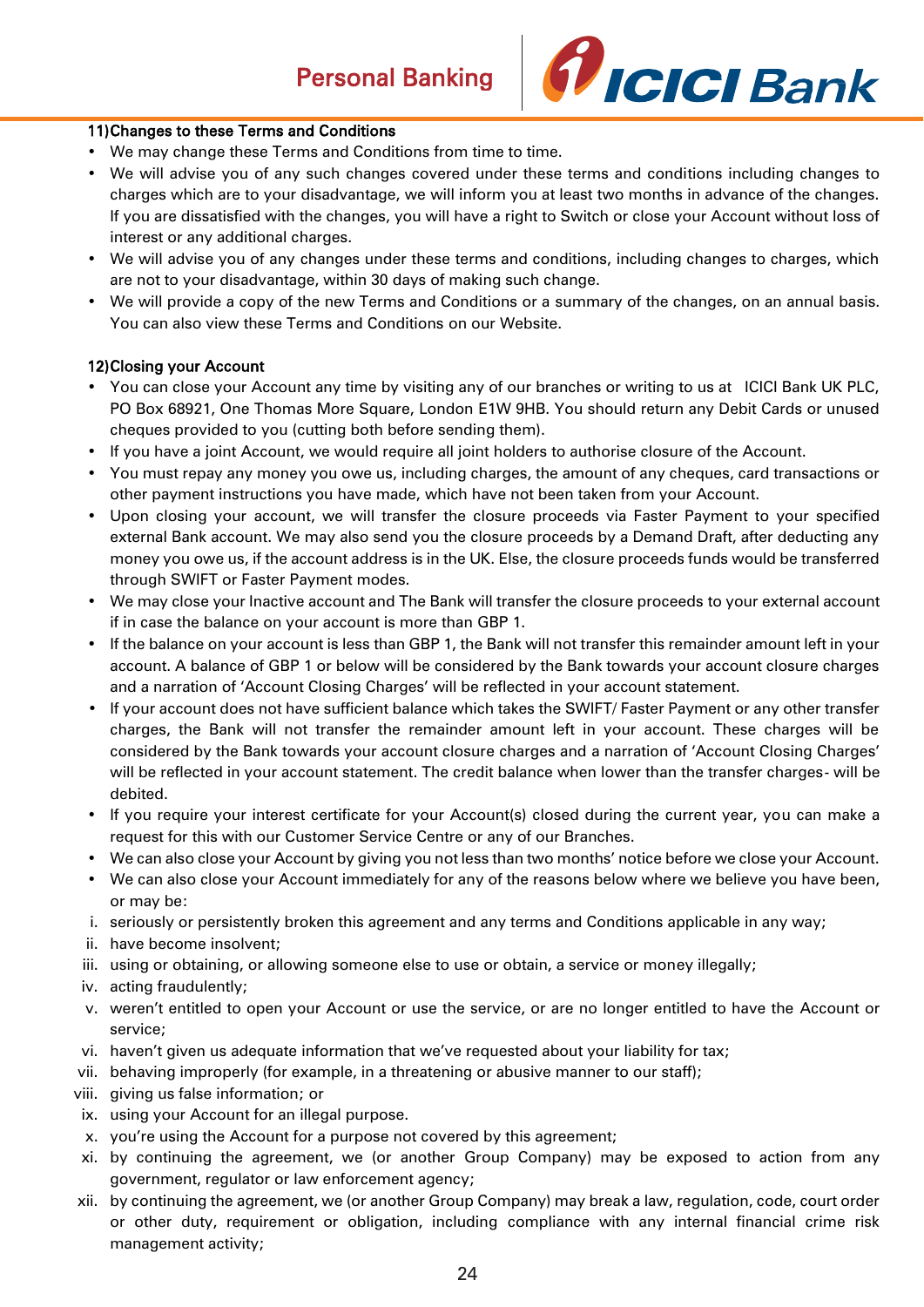

- xiii. there's been a breach of security or misuse of your Account, security details or a payment device; or
- xiv. you're involved in criminal activity whether or not linked to your Account or your relationship with us.
- xv. you're using your Account for purposes relating to betting, gambling, lotteries and such other similar transactions at betting/gambling shops, establishments and over the internet
	- If we plan to close, move or significantly reduce the opening hours of your Branch (by 30% or more), we will tell you at least 12 weeks beforehand. We will also tell you how we will continue to provide Banking services to you, including your nearest Branch.
	- You must inform all third parties with whom you have arranged direct debits and standing orders of the closure of your Account. If someone sends a payment to your closed Account, we will take reasonable steps to return the payment to the sender.
	- In the event of your death:
	- i. We will ask the personal representative of the deceased to provide proof of their authority and then transfer the balance to the personal representative. The Account will be blocked when we receive notice of the Account holder's death.
	- ii. In the case of joint Accounts, if any one of the Account holders dies, we will accept instructions from the survivor(s) and the Account will pass into their name(s).
- iii. We may not permit any withdrawal from an Account where an Account holder has died until we have received the correct forms relating to the estate.
- Your Account cannot be used by any third party for their own purposes. We may refuse to process such transactions or close your Account without notice where we reasonably consider that such third party transactions have occurred in your Account.

#### 13)Set-off

- We may use any credit balance (in any currency) on any Account(s) you hold with us to repay any amounts that you owe us, including amounts you owe us for unauthorised overdrafts on your Accounts, together with any related charges. This applies to Accounts held in your own name or jointly. We will inform you before doing this unless we reasonably think that you will move your funds in order to prevent us from applying setoff.
- We can exercise our right of set-off as described above even if there is a court decision against you or you are fined unless the court instructs us otherwise, or we are otherwise prevented by law.

#### 14)Promotions

We may run promotions from time to time for you, which may only be available to certain eligible customers.

#### 15)Your Personal information:

We will treat all your personal information ("your information") as private and confidential (even when you are no longer a customer). By "your information" we mean any information about you that you or third parties (such as credit reference agencies, fraud prevention agencies or third parties associated with you) provide to us. We will process your information in accordance with the Data Protection Act 2018 and the General Data Protection Regulation and any national implementing laws, regulations and secondary legislation, and any other applicable laws.

We and other Group companies will access, use, analyse and process your information in line with details provided in the Privacy Notice under section 'Purposes of processing'.

We will not disclose your information outside the Group or with third parties except for the reasons provided in the Privacy Notice under section 'Recipients or categories of recipients' :

- To government entities and regulatory bodies in order that those entities may discharge their responsibilities and obligations or exercise their powers or functions
- To persons who act as our agents and service providers. Where we use agents and service providers this will be under a strict code of confidentiality and the applicable data protection requirements will be equally applicable on them.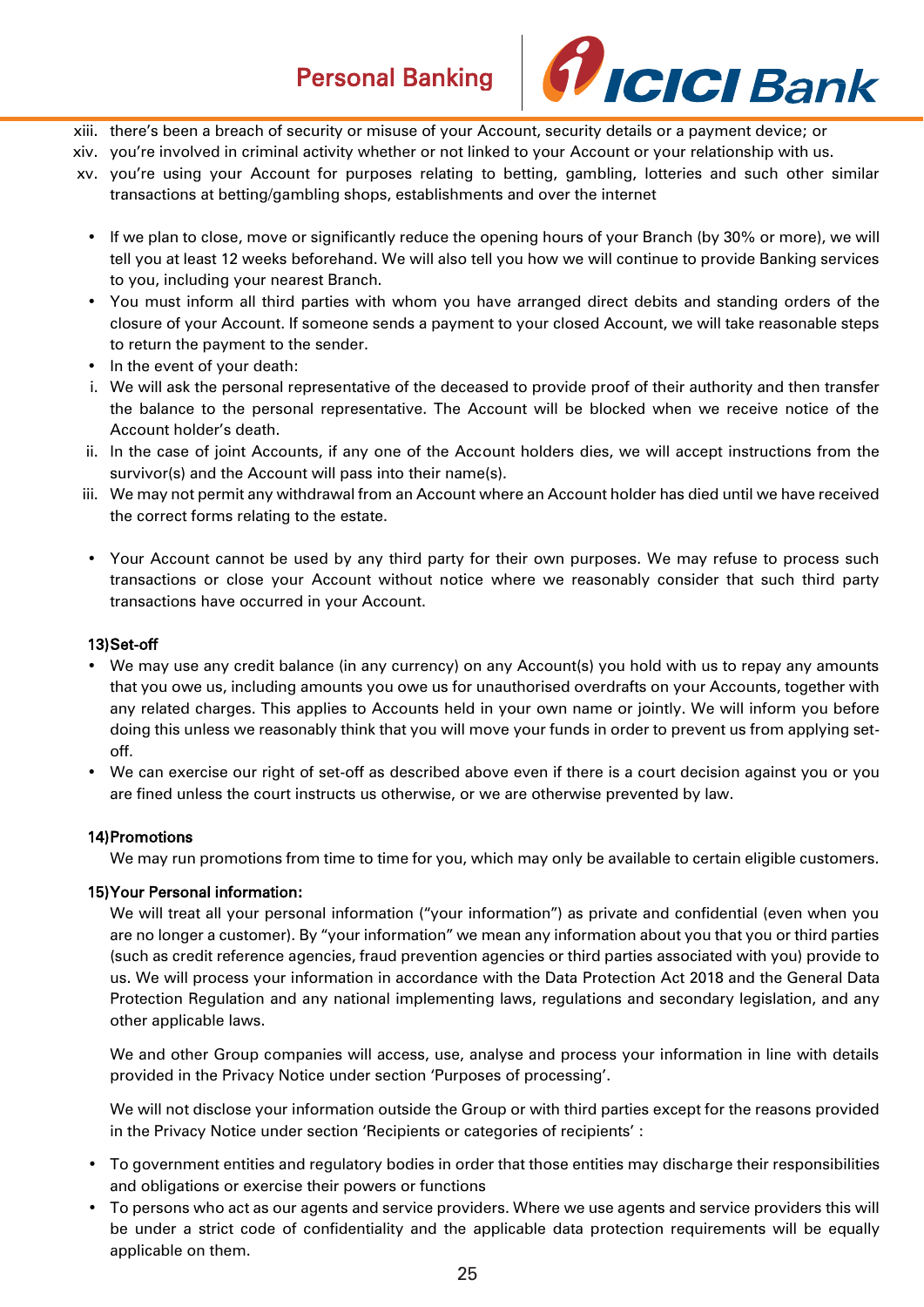

• To a third party to whom we transfer or may transfer our rights and duties under your customer agreement or any other agreement we enter into with you. We will transfer our rights and obligations only to those third parties whom we reasonably consider capable of performing them so that there is no reduction in the service standard provided to you by us.

We will use your information to inform you by mail, telephone or email about products and services that may be of interest to you, if we have a lawful basis to do so. To get more information on "lawful grounds on using your information", refer the Privacy Notice published on our Bank's website. Our Privacy Notice explains how we collect, use, disclose, transfer and store your information and sets out your rights to your information.

Under the General Data Protection Regulation (GDPR) and the UK Data Protection Act 2018, you have the right to see the personal records we hold about you. You can ask Bank to provide this information after identifying yourself.

We may monitor or record calls, emails, text messages or other communications in accordance with applicable laws. Such recording or monitoring may take place for business purposes such as quality control and training, prevention of unauthorised use of our telecommunication systems and website, ensuring effective systems operation, prevention or detection of crime, and protection of your personal data.

If in trying to contact you by telephone we are unable to speak to you, we may leave a message for you to call or contact us.

We will disable your Customer ID if you have closed all Accounts with us. We will continue to retain your personal details for a period of a minimum of eight years after the end /closure of the relationship with us.

#### 16)Services of third party service providers

From 2019 as per the provisions under Revised Payment Service Directive (PSD2) you can allow another third party service provider, with your clear and specific consent to make an online payment on your behalf. You are advised to exercise caution while giving your consent to a third party service provider and this should be done only with a registered or authorized service provider.

PSD2 obligates the customer to take all reasonable steps to keep their personalized security credentials related to payment instrument or an Account information service safe. This would include to safeguard your credentials known only to the Bank and you.

The Bank reserves the right to stop or block a payment instrument when we have reasonable grounds relating to its security, suspected, unauthorized or fraudulent use of payment instrument. However, before blocking or stopping a payment instrument we would contact you to inform our intention and reason for doing so.

#### 17)Credit reference and fraud prevention

1. Data sharing

We may record, exchange, analyse and use relevant information about you and your relationships with the companies in our Group (including the nature of your transactions) for credit assessment, market research and administrative purposes. Relevant information may also be exchanged with companies in our Group and others, for audit purposes.

#### 2. Crime prevention and debt recovery

To prevent crime, to verify your identity and to recover debt, we may exchange information (both within the UK and, where appropriate, overseas) with other companies in our Group and, where appropriate, with fraud prevention and debt recovery agencies and other organisations including other lenders.

3. Where you borrow or may borrow from us, we may give details of your Account and how you manage it to credit reference agencies. If you borrow and do not repay in full and on time, we may tell credit reference agencies who will record the outstanding debt.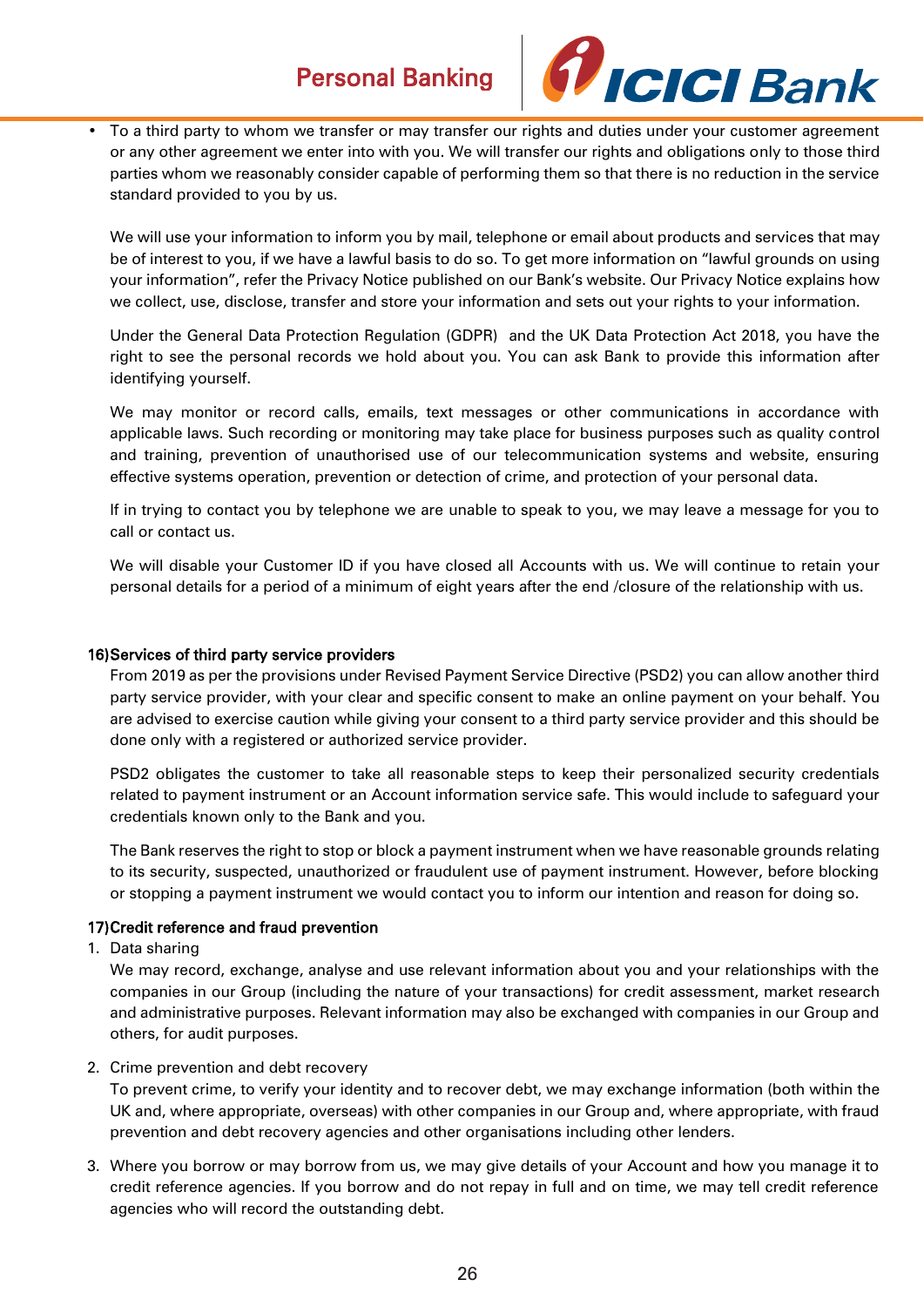

#### 18)Financial difficulties

- We will consider cases of financial difficulty sympathetically and positively. Our first step will be to try to contact you to discuss the matter. If you find yourself in financial difficulties and this is in relation to an Account held with us, you should let us know as soon as possible. We will do all we can to help you to overcome your difficulties. With your cooperation, we will develop a plan with you for dealing with your financial difficulties and we will also confirm in writing what we have agreed.
- The sooner we discuss your problems, the easier it will be for both of us to find a solution. The more you tell us about your full financial circumstances, the more we may be able to help.
- If you are in difficulties, you can also get help and advice from debt-counselling organisations. We will tell you where you can get free money advice. You should also be aware that there are other companies that charge a fee for managing your debts. You should check the fees that may be charged before asking these companies to act on your behalf.
- In certain circumstances we may pass your debt to another organisation or debt-collection agency. We will always choose reputable firms which have subscribed to the Lending Code. In other circumstances, we may sell your debt. We will always choose reputable firms if we do this.

#### 19)Your statutory rights

Nothing in these Terms and Conditions will reduce your statutory rights including your rights relating to described Accounts or services, the fairness of Terms on which they are provided to you, any rights you may have to close your Account and/or claim compensation. For further information about your statutory rights contact your local authority Trading Standards Department or the Citizens Advice Bureau.

#### 20)Complaints

If you want to make a complaint, please contact us in one of the following ways:

• Write to us at: Customer Relations

ICICI Bank UK PLC,

One Thomas More Square, London E1W 1YN

- Walk into your nearest ICICI Bank Branch and speak to a member of staff.
- Telephone: Customer Service Centre on 0344 412 4444 (Calls to this number use free plan minutes if available, otherwise they cost the same as 01/02 prefix calls) or +44 2034785319 (if outside UK) to inform us of your concerns.
- Email: ukcustomerrelations@icicibank.com

We will arrange for the right person within the bank to investigate and respond to your concerns. (You must not send us your password, or other information you consider confidential, by e-mail or post). In certain cases the responder may not be the same person who initially received your complaint but will be best equipped to help you.

We will send you an acknowledgement to let you know we have registered your complaint. We will aim to resolve your complaint within 3 Business Days, however, there may be occasions where it may take longer. If this happens, we will do our best to resolve your complaints as soon as possible. If we do need more time, we will contact you to let you know. At latest, you complaint will be resolved within 8 weeks, and we will send you a final response letter which will detail our findings of our investigation. In the unlikely event that you remain unhappy with our response, or we have not sent you a final response within 8 weeks of the original complaint you have the right to take your complaint to the Financial Ombudsman Service.

#### Complaints within scope of The Revised Payments Services Directive (PSD2)

We will aim to resolve your complaint which fall within the scope of PSD2 within 3 Business Days, however, there may be occasions where it may take longer. If this happens, we will do our best to resolve your complaints as soon as possible. If we do need more time, we will contact you to let you know. At latest, your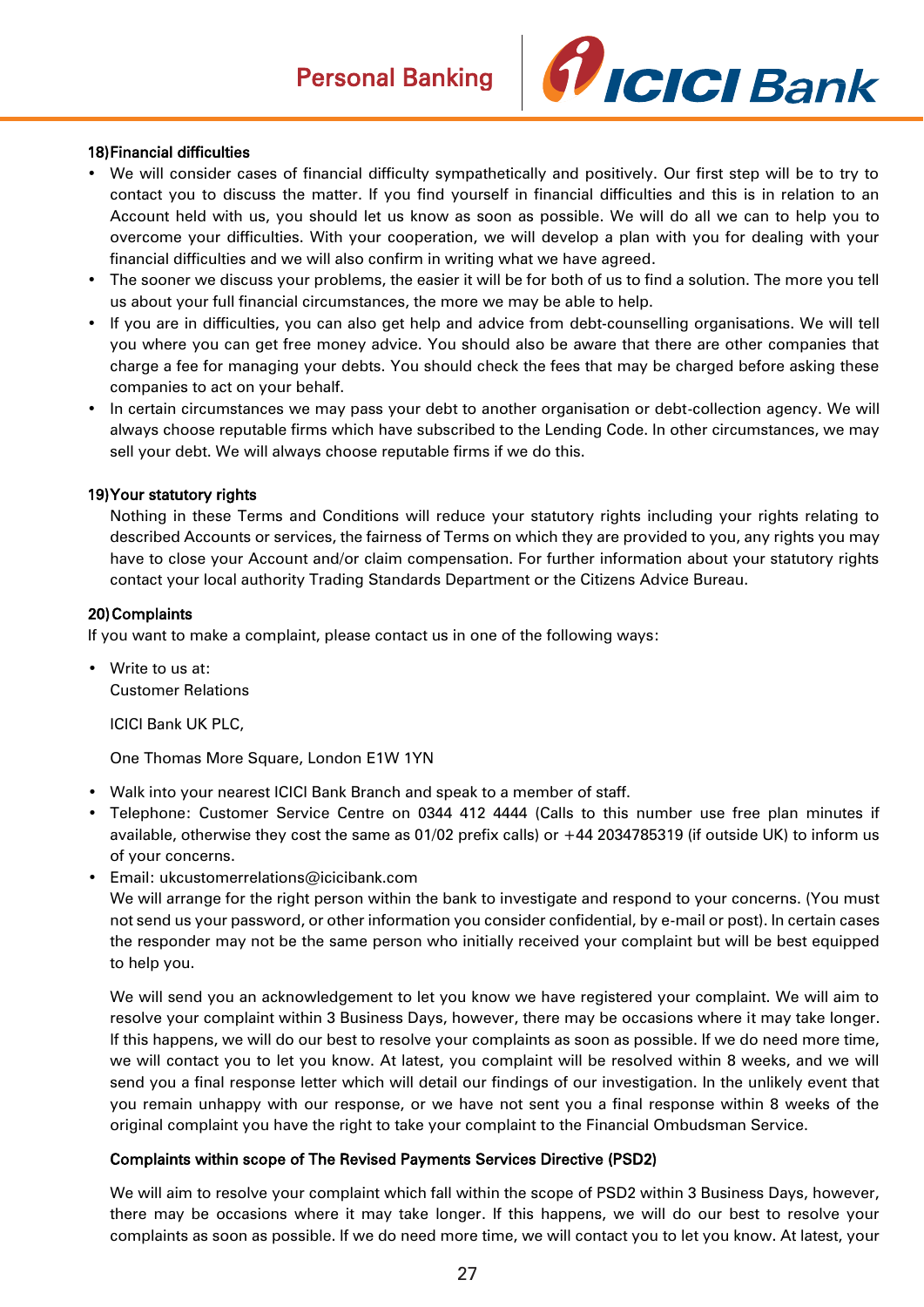

payment service related complaints will be resolved within 15 Business Days extending to 35 Business Days in exceptional circumstances (What constitutes 'exceptional circumstances' will be determined on a case by case basis ) and we will send you a final response letter which will detail our findings of our investigation. In the unlikely event that you remain unhappy with our response, or we have not sent you a final response within 35 Business Days or holding response has not been sent within 15 Business Days of the original complaint, you have the right to refer your complaint to the Financial Ombudsman Service

If you would like the Financial Ombudsman service to look into your complaint, you must contact them within six months of the date of the final responses. You can find out more about the Financial Ombudsman Service by asking for the FOS leaflet at any of our Branch or you can write to:

The Financial Ombudsman Service

Exchange Tower London E14 9SR

Website: www.financial-ombudsman.org.uk

Email: complaint.info@financial-ombudsman.org.uk Telephone: 0300 123 9 123 or 0800 023 4567

#### Online Dispute Resolution (ODR)

If you remain unhappy with our response to a complaint about a product or service purchased online, you have the option to use the UK's Online Dispute Resolution (ODR) platform. You would need the following email address to use this service: ukcustomerrelations@icicibank.com and you can access the platform using the following link -the ODR platform. The ODR platform will ultimately share your complaint to the Financial Ombudsman Service (FOS). Therefore, you may wish to refer your complaint directly to FOS.

#### 21)Miscellaneous

#### 1. Applicable law

These Terms and Conditions are governed by English law and any dispute between you and us will be subject to the non-exclusive jurisdiction of the courts of England and Wales.

#### 2. Notice

We may use any contact details you have provided us with, including your postal address, telephone number and email address for any notice or other communication we may make to you, or may deliver it to you personally. Any legal notices, summons or other process may be served upon you by posting the same to you or handing it to you personally. However, we may also serve process upon you by any other means permitted by law.

#### 3. Circumstances beyond our control

If we fail to perform our obligations towards you because of any event beyond our control such as war, riots, pandemics, governmental or court orders or similar circumstances, then we:

- Will try to perform such obligations as soon as reasonably practicable or
- We may close your Account by giving you two months' notice. In such circumstances, you may also terminate this contract without any penalty.

#### 4. Transfer of rights and obligations

You may not transfer any of your rights or obligations in relation to your Account(s) or assign or transfer any Account(s) or deposit.

We may transfer all or any of our rights in relation to your Account. We may also transfer any of our responsibilities or obligations, or arrange for any other party to carry out our obligations, but only to someone we reasonably consider capable of performing them so that there is no reduction in the service standard provided to you. We will give you two months advance notice before we make any such changes. You have the right to close or switch your Account within this two month period without incurring any penalty or extra charges.